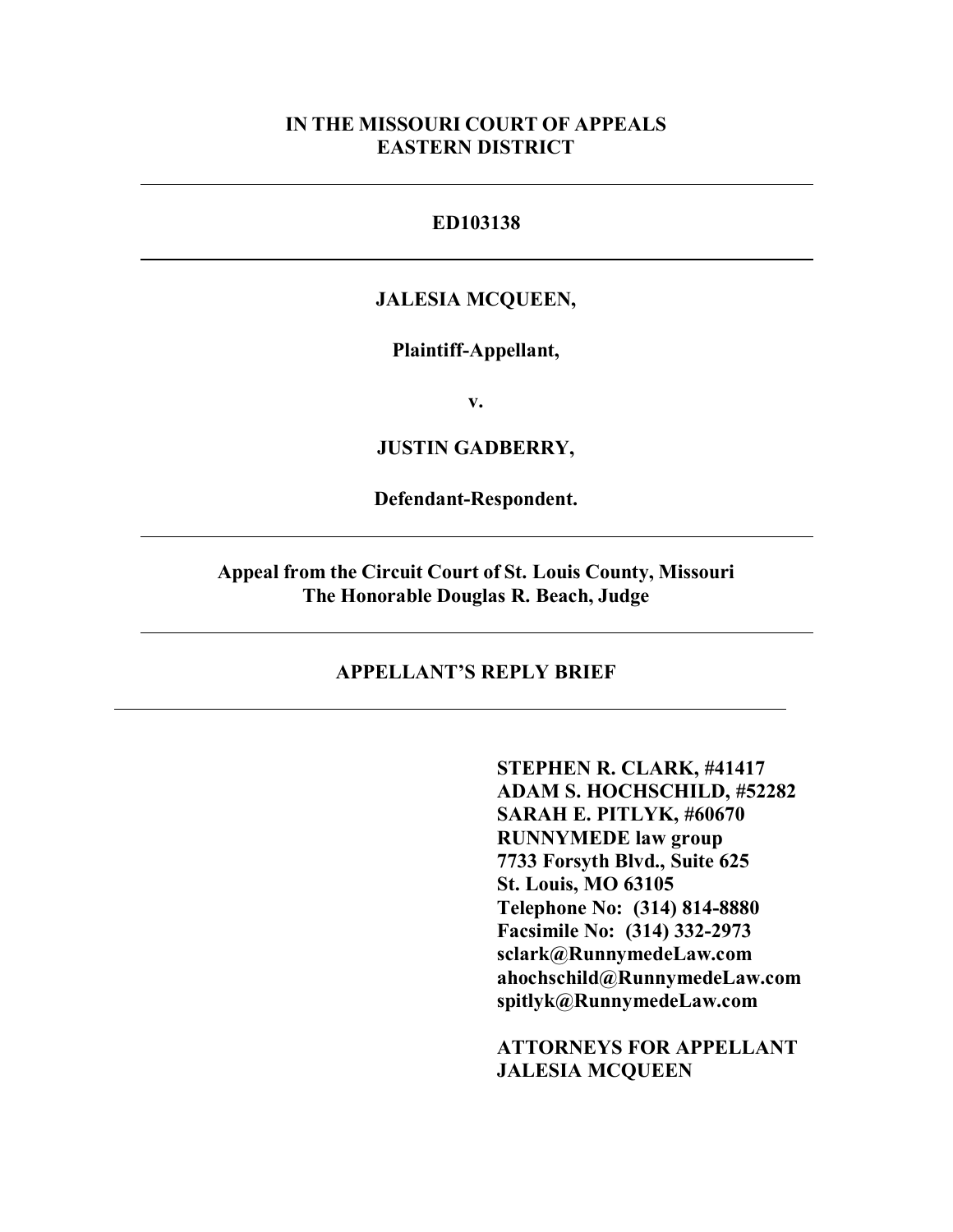## **TABLE OF CONTENTS**

| $I_{\cdot}$ | McQueen properly preserved all points on appeal—and parents can               |  |
|-------------|-------------------------------------------------------------------------------|--|
|             | never waive their children's rights to a best-interest determination.  1      |  |
| II.         |                                                                               |  |
| Ш.          |                                                                               |  |
| IV.         | Section 1.205 protects human life consistent with the Constitution            |  |
|             |                                                                               |  |
| V.          | The public policy in favor of life compels a decision in favor                |  |
|             |                                                                               |  |
| VI.         | The trial court erred in not requiring the GAL to advocate for the            |  |
|             |                                                                               |  |
|             | VII. If the embryonic children are treated as property, Missouri law requires |  |
|             |                                                                               |  |
|             |                                                                               |  |
|             |                                                                               |  |
|             |                                                                               |  |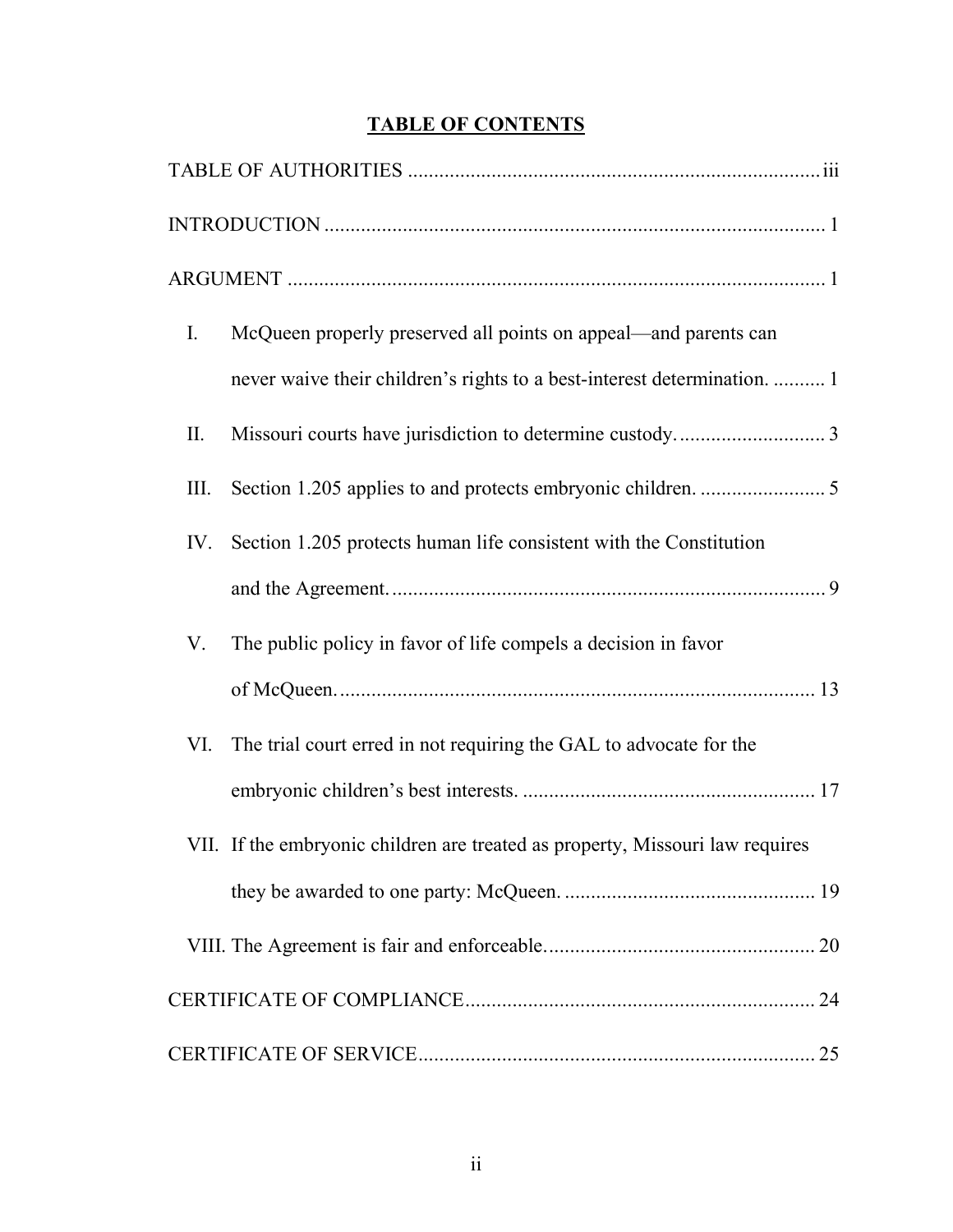## **TABLE OF AUTHORITIES**

### **Cases**

| Cent. Bank of Denver, N.A. v. First Interstate Bank of Denver, N.A.,            |
|---------------------------------------------------------------------------------|
|                                                                                 |
| Chochorowski v. Home Depot U.S.A., 404 S.W.3d 220 (Mo. 2013) 21, 22             |
|                                                                                 |
|                                                                                 |
|                                                                                 |
|                                                                                 |
|                                                                                 |
| Emerson Elec. Co. v. Marsh & McLennan Cos., 362 S.W.3d 7 (Mo. 2012) 15          |
|                                                                                 |
|                                                                                 |
|                                                                                 |
| Healthcare Servs. of the Ozarks, Inc. v. Copeland, 198 S.W.3d 604 (Mo. 2006) 17 |
|                                                                                 |
|                                                                                 |
|                                                                                 |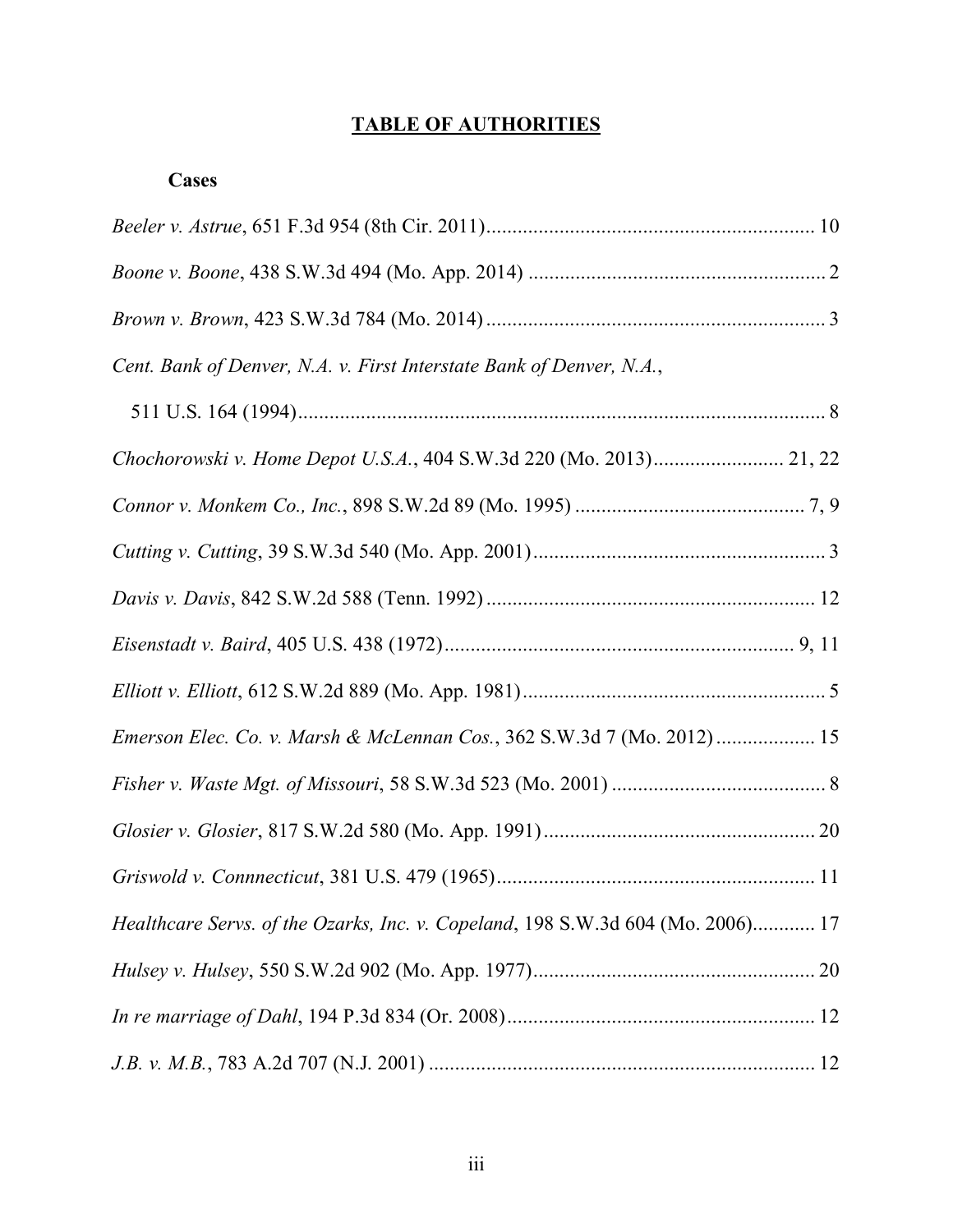| Keeney v. Hereford Concrete Prods., Inc., 911 S.W.2d 622 (Mo. 1995) 15                        |  |
|-----------------------------------------------------------------------------------------------|--|
|                                                                                               |  |
|                                                                                               |  |
| Metro. St. Louis Sewer Dist. v. City of Bellefontaine Neighbors,                              |  |
|                                                                                               |  |
| Miller v. Am. Infertility Grp. of Illinois, S.C., 897 N.E.2d 837 (Ill. App. 1st Dist. 2008) 7 |  |
|                                                                                               |  |
|                                                                                               |  |
| Planned Parenthood of Cent. Missouri v. Danforth, 428 U.S. 52 (1976) 10, 11                   |  |
|                                                                                               |  |
|                                                                                               |  |
|                                                                                               |  |
|                                                                                               |  |
| Solid Waste Agency of N. Cook Cnty. v. Army Corps of Eng'rs, 531 U.S. 159 (2001) 8            |  |
|                                                                                               |  |
|                                                                                               |  |
| State ex rel. State of Kansas Soc. & Rehab. Servs v R.L.P.,                                   |  |
|                                                                                               |  |
|                                                                                               |  |
|                                                                                               |  |
|                                                                                               |  |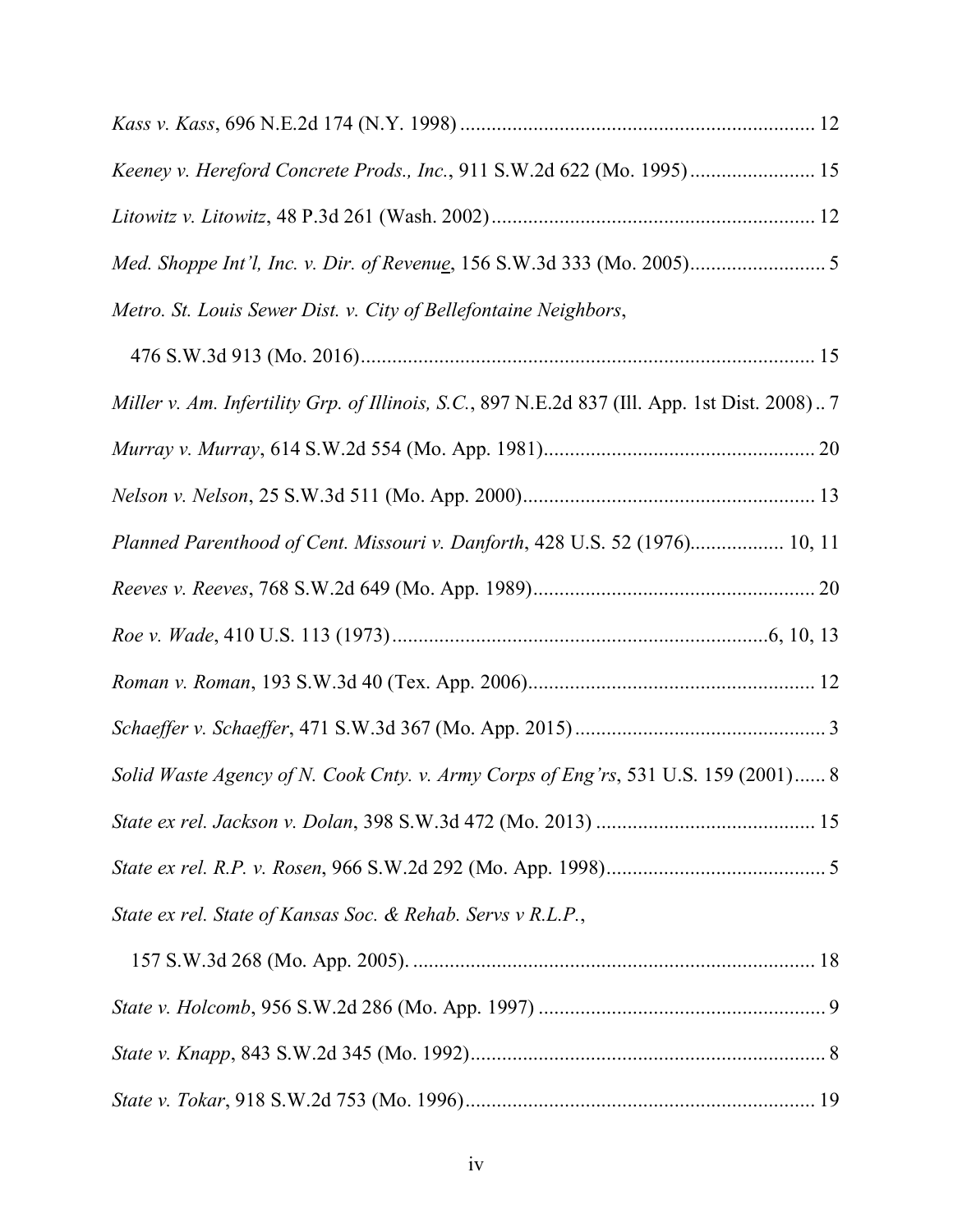### **Constitutional Provisions**

### **Statutes**

### **Other Authorities**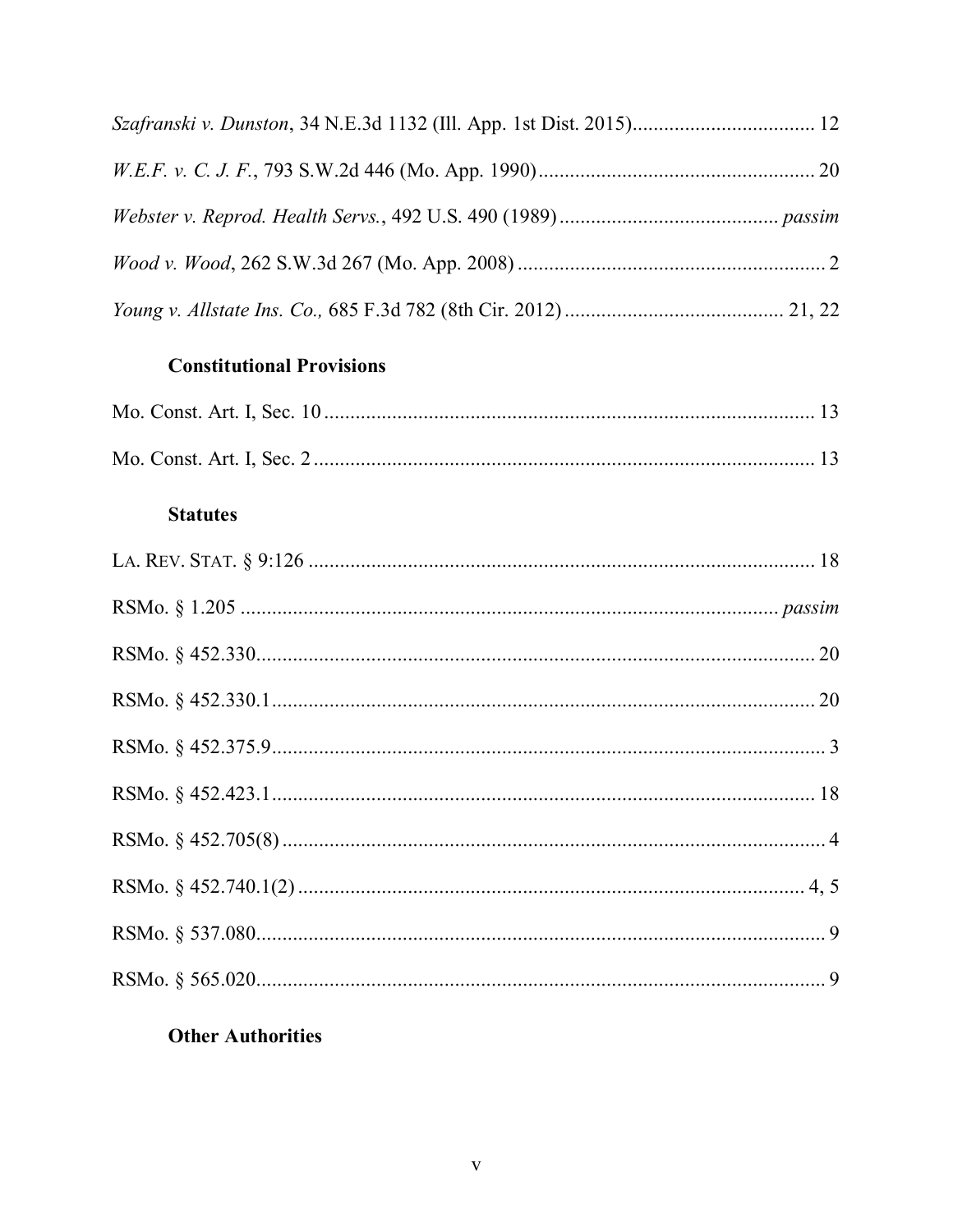| Maureen L. Condic, When Does Human Life Begin? The Scientific Evidence and            |  |
|---------------------------------------------------------------------------------------|--|
|                                                                                       |  |
|                                                                                       |  |
|                                                                                       |  |
| National Conference of State Legislatures, <i>Embryonic and Fetal Research Laws</i> , |  |
| http://www.ncsl.org/research/health/embryonic-and-fetal-research-laws.aspx 15         |  |
|                                                                                       |  |
|                                                                                       |  |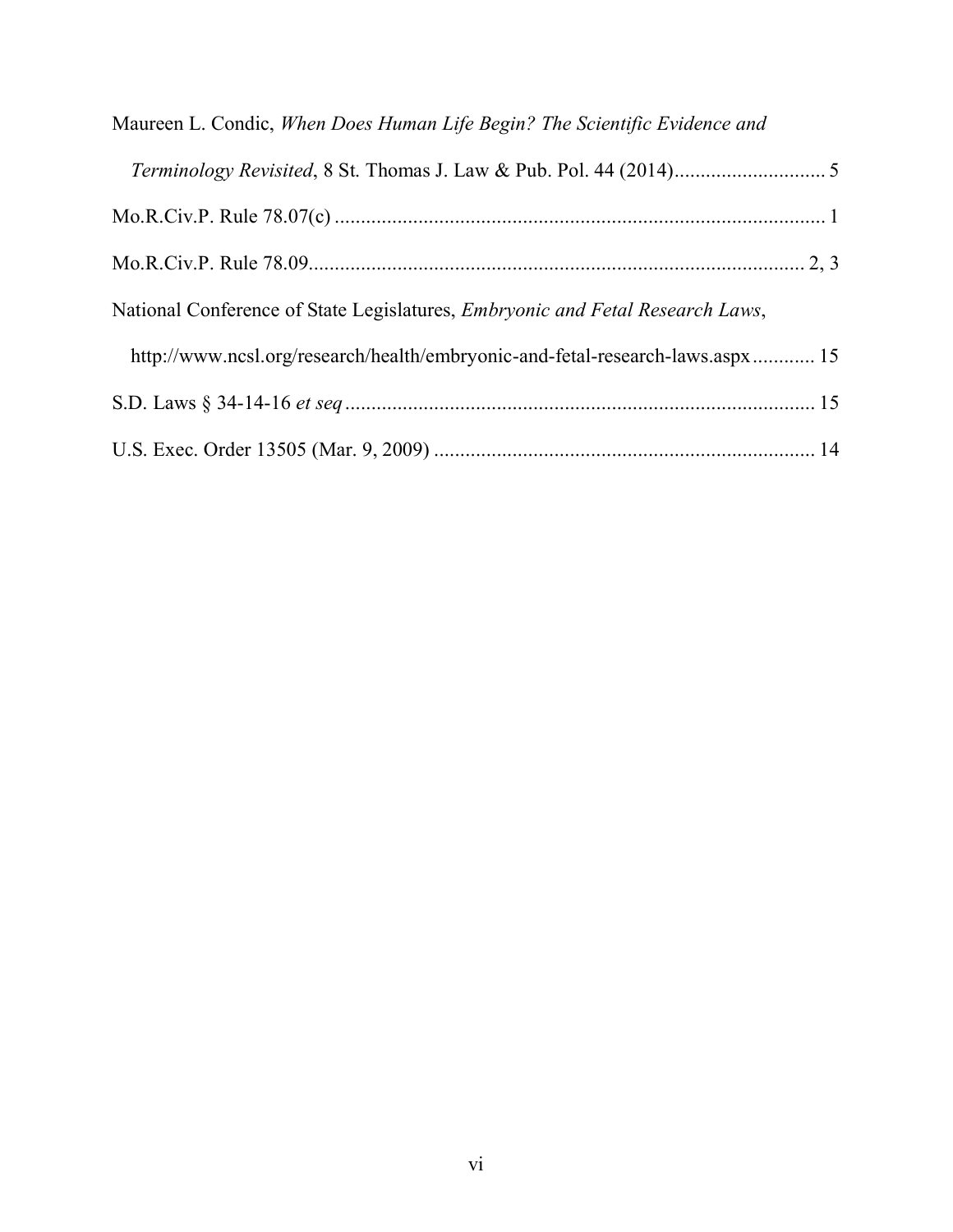#### **INTRODUCTION**

Missouri's unique statute protecting all life from "conception until birth at every stage of biological development," RSMo. § 1.205—consistent with the parties' agreement—compels ruling in favor of McQueen. In an attempt to shift focus away from the merits of the case, Gadberry asserts meritless procedural objections to McQueen's appeal and raises arguments he never presented to the trial court and therefore waived. Gadberry's strained attempts to avoid application of § 1.205 and the enforceability of the Agreement likewise fail, and this Court should reverse.

### **ARGUMENT**

# **I. McQueen preserved all points on appeal—and parents can never waive their children's rights to a best-interest determination.**

McQueen preserved her objections to the trial court's treatment of the embryonic children and the court's failure to require their GAL to perform her duties. Respondent's Brief ("Resp.") 12. Gadberry mischaracterizes McQueen's objections. Rule 78.07(c)'s requirement that objections be raised in a motion to amend applies only to "allegations of error relating to the *form or language* of the judgment, including the failure to make statutorily required findings." Rule 78.07(c) (emphasis added). McQueen does not object to the "form or language" of the judgment.

Rather, McQueen challenges the trial court's *substantive* legal errors, most notably (I) the court's treatment of the embryonic children as property, rather than human beings, in violation of Missouri law, and (II) the court's failure to require the GAL to perform her duties to investigate and advocate for the embryonic children's best interests.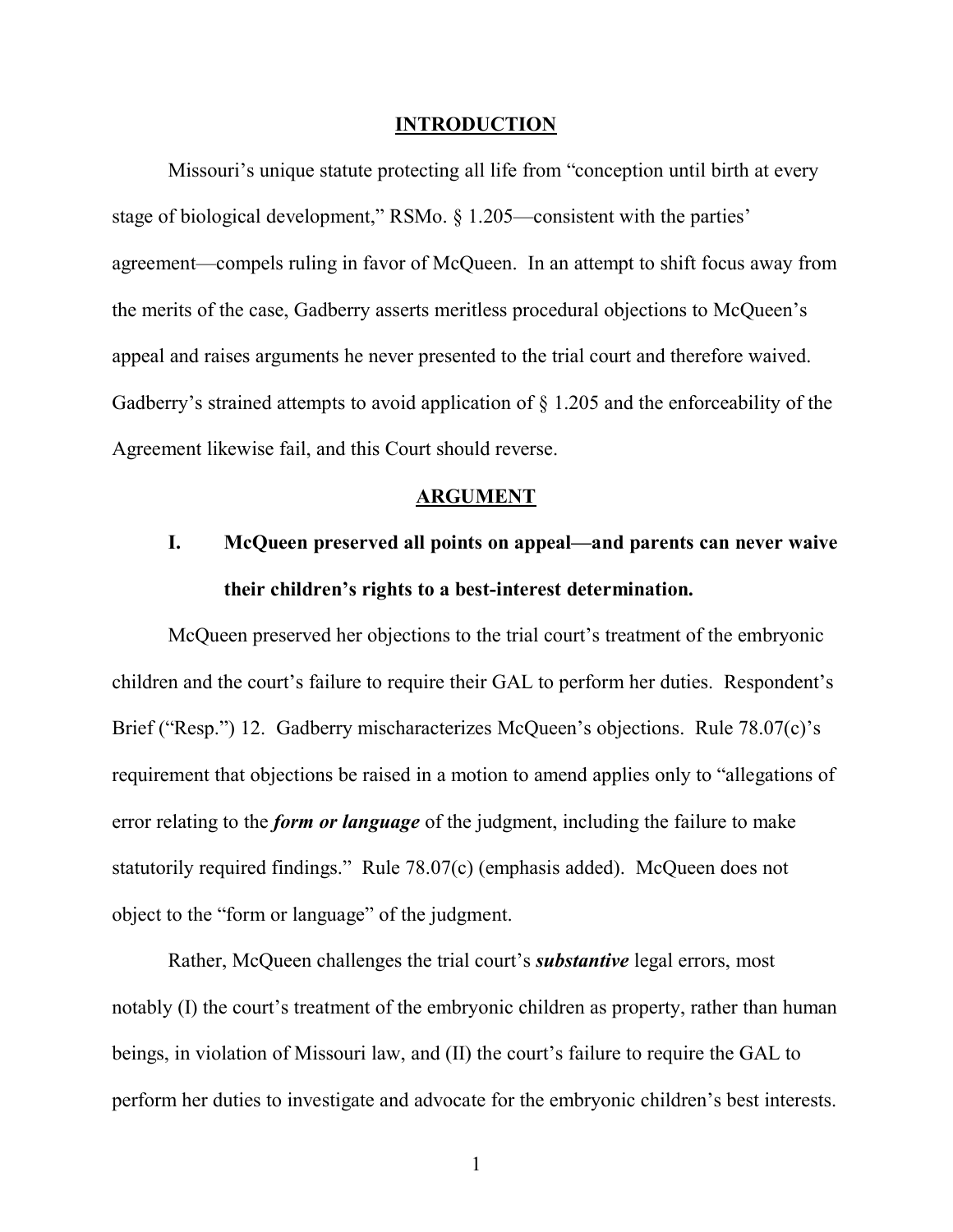App. Br. 11-39. Unlike form or language errors, a party need not raise substantive errors in a motion to amend. *Boone v. Boone*, 438 S.W.3d 494, 496-97 (Mo. App. 2014). Because McQueen's objections are substantive, not formal, she was not required to raise them in a post-trial motion to preserve them for appeal. The case on which Gadberry relies, *Wood v. Wood*, 262 S.W.3d 267 (Mo. App. 2008), is inapposite, because it involved allegations of error relating to mere failure to make findings, rather than substantive legal errors.

In any case, McQueen *did* raise her objections to the trial court, including in her May 4, 2015 Motion to Correct and/or Amend. *See* Motion, LF 82-83, ¶¶ 5-7 (*e.g.*, "This Court fails to define the embryos according to the Statutes of the State of Missouri"; "[t]he Constitutional rights of the unborn children and natural mother were ignored in this Judgment"; the embryonic children's "Guardian ad litem failed to recommend to the Court that it be in the best interest of the unborn children that they be given a chance to become born children"). Indeed, McQueen asserted and preserved her arguments throughout the proceeding—at trial, in her proposed order, and in her post-trial motions. Tr. 126-27, 131-32; LF 45, 85. *See also* Rule 78.09 ("Formal exceptions to rulings or orders of the court are unnecessary . . . ."). McQueen preserved all of her arguments.

Gadberry also argues McQueen waived her rights, *and* the embryonic children's, by not treating the embryonic children precisely the same as she would have treated born children. Resp. 14-15. Specifically, Gadberry claims McQueen did not offer a requisite proposed parenting plan for the embryonic children and thereby somehow waived her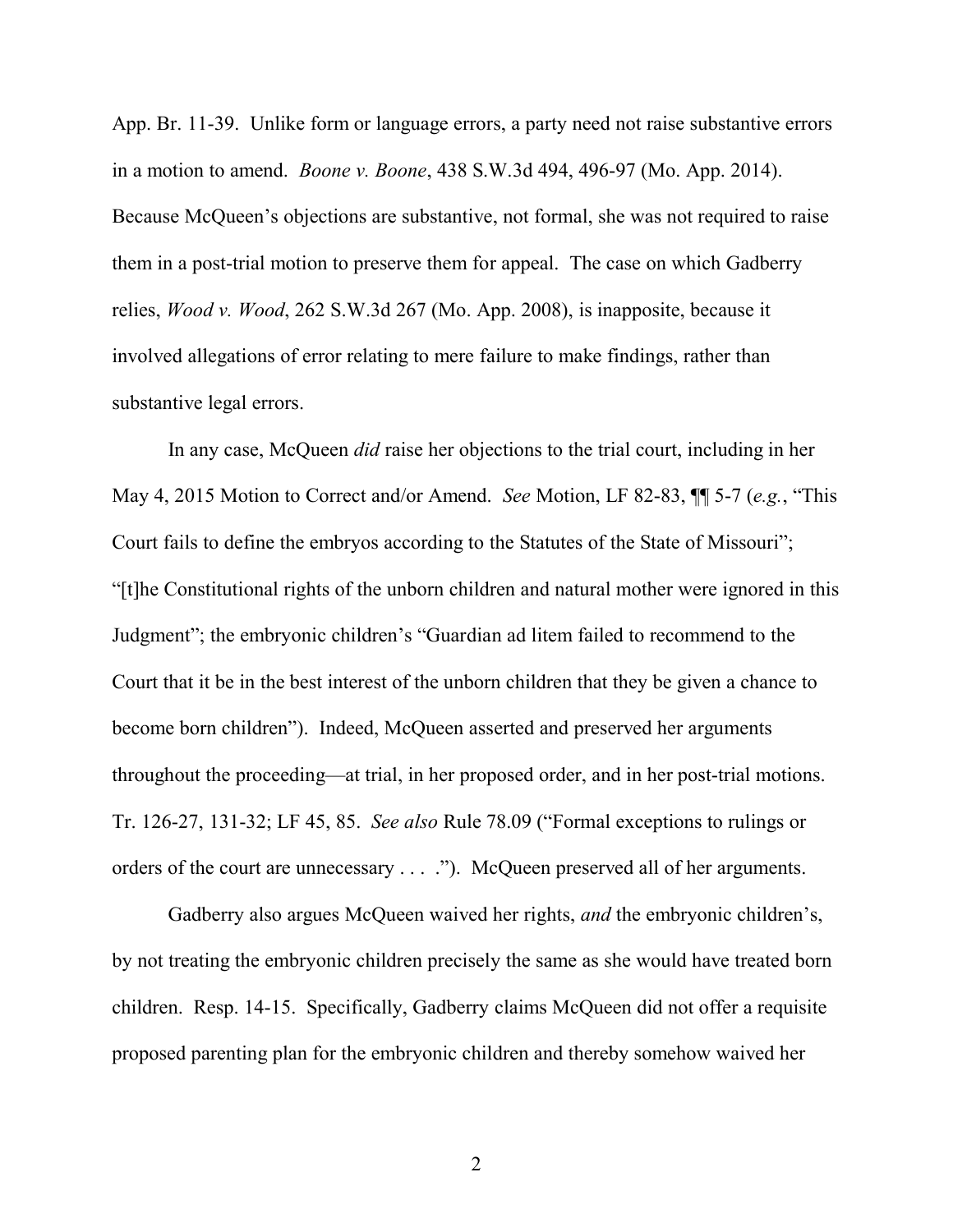right to object to the court's and GAL's failure to consider the embryonic children's best interests.<sup>1</sup> *Id.* at 14-15, 38-39.

Gadberry is mistaken. Under Missouri law, even "in the absence" of a submitted parenting plan, the custody determination nevertheless "shall be in the best interest of the child." RSMo. § 452.375.9. *See also Cutting v. Cutting*, 39 S.W.3d 540, 542-43 (Mo. App. 2001) ("Whether or not appropriate plans are filed by one or both parties, the final plan ordered by the court 'shall be in the court's discretion and shall be in the best interest of the child.'") (quoting § 452.375.9). Thus, no parent can waive—specifically, McQueen did not waive—the rights of her children to a best-interest determination. *Id.*

### **II. Missouri courts have jurisdiction to determine custody.**

Gadberry waived his argument that the trial court lacked authority, and Virginia courts had authority, to determine custody of the embryonic children—an argument he raises for the first time on appeal. *See Brown v. Brown*, 423 S.W.3d 784, 787 (Mo. 2014) (party cannot make new argument on appeal). The trial record is devoid of any mention of Virginia law. *See generally*, LF. Therefore, this Court should ignore Gadberry's novel arguments. *Brown*, 423 S.W.3d at 787. *See also Schaeffer v. Schaeffer*, 471 S.W.3d 367 (Mo. App. 2015) (holding wife could not contest Missouri was "home state" of child—even after moving to dismiss on that basis in trial court—where she had

<sup>&</sup>lt;sup>1</sup> Gadberry concedes but does not object to the lack of a parenting plan for Tristan and Brevin, two other children of the marriage. Resp. 15 n.4.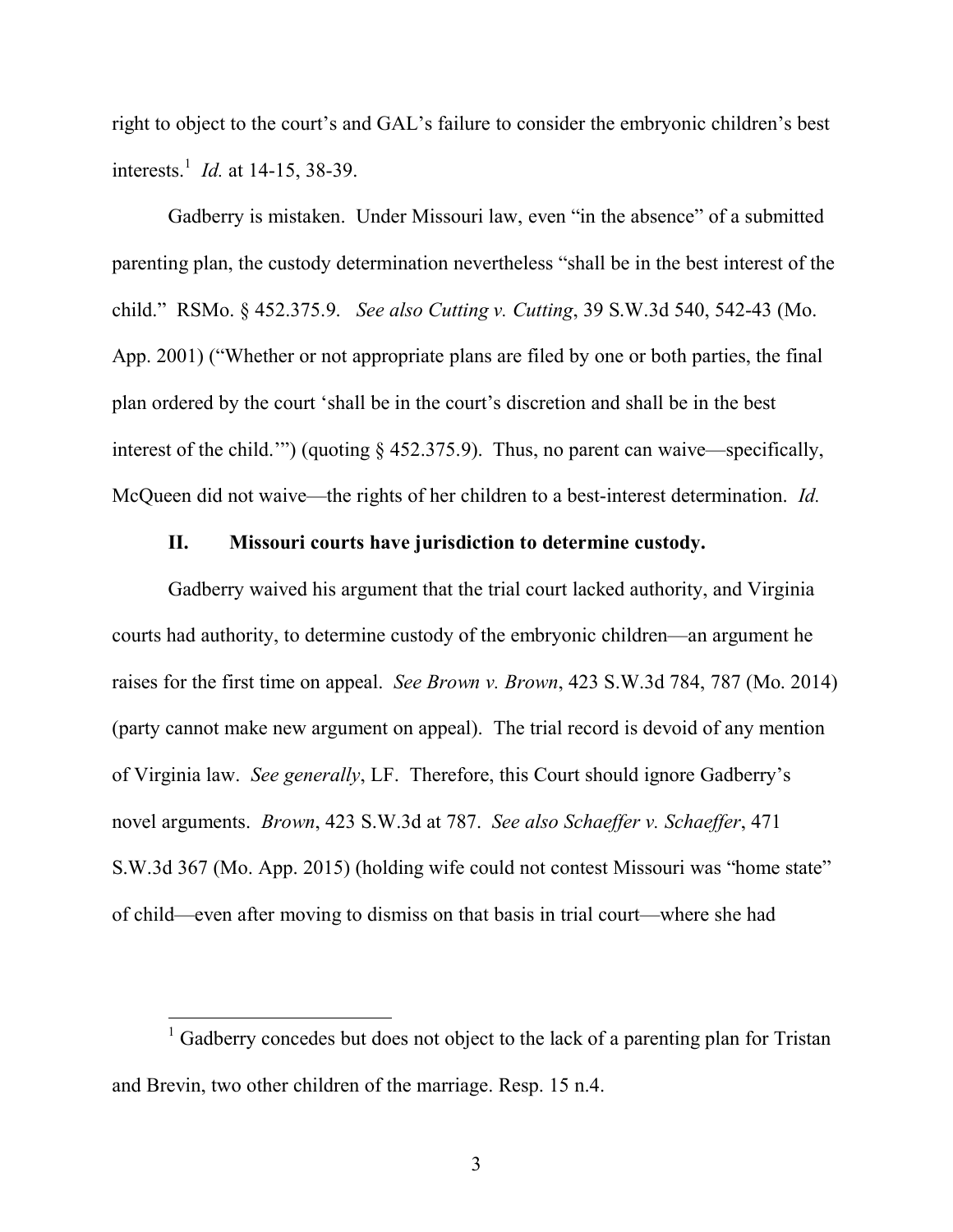answered her husband's petition, filed a counter-petition, appeared by counsel, and accepted a preliminary custody award, all without complaint).

Even if Gadberry had somehow preserved his argument, it fails. While Missouri is not the current "home state" of the embryonic children under the Uniform Child Custody Jurisdiction and Enforcement Act (UCCJEA), neither is Virginia, because the embryonic children do not live "with" either parent in either state. § 452.705(8). Where children have no "home state" under the statute, a state court has jurisdiction to determine custody if:

(a) The child and the child's parents, or the child and at least one parent or person acting as a parent have a *significant connection* with this state other than mere physical presence; and

(b) Substantial evidence is available in this state concerning the *child's care,*

### *protection, training and personal relationships*.

§ 452.740.1(2) (emphasis added). Missouri has jurisdiction under this standard. The parents, and thereby the embryonic children, "have a significant connection with this state other than mere physical presence," and all of the available evidence relating to the embryonic children's "care, protection, training and personal relationships" is in Missouri alone. § 452.740.1(2);<sup>2</sup> see also State ex rel. R.P. v. Rosen, 966 S.W.2d 292, 301 (Mo.

 $2^2$  Because the UCCJEA provides for children who do not fit into the "home state" rubric, there is no interpretive significance to the Legislature not specifically mentioning *embryonic* children. *See* Resp. 18-19. Indeed, "it is speculative to infer legislative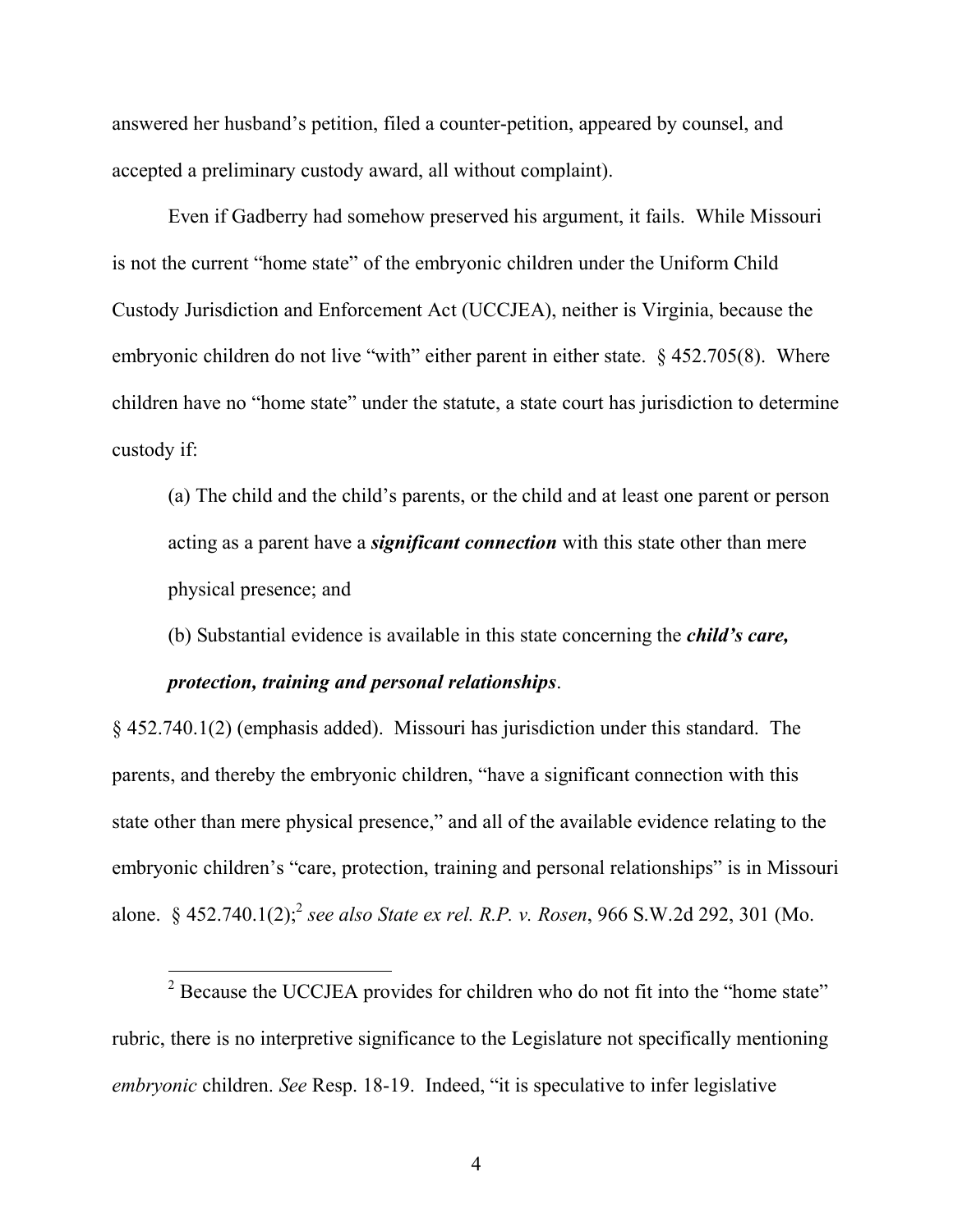App. 1998) (applying an earlier, similar version of § 452.740.1 to find Missouri jurisdiction where no "home state" and family had significant Missouri contacts). No factors favor Virginia. Gadberry's argument fails.

#### **III. Section 1.205 applies to and protects embryonic children.**

The plain terms of  $\S$  1.205 require protection of embryonic children<sup>3</sup> as human lives. Under § 1.205.1(1) a "life" begins at "conception." Gadberry does not deny

approval from legislative inaction." *Med. Shoppe Int'l, Inc. v. Dir. of Revenue*, 156 S.W.3d 333, 334 (Mo. 2005). It would be especially imprudent to infer anything from the Legislature's alleged inaction here. As Gadberry concedes, Resp. 19 n.6, the childcustody, home-state, and initial-jurisdiction provisions have been in place, substantially unchanged, since long before the UCCJEA's enactment (2009) or even § 1.205's enactment (1986). *See, e.g.*, *Elliott v. Elliott*, 612 S.W.2d 889, 893 (Mo. App. 1981) (applying UCCJEA's substantially similar "home state" provision).

<sup>3</sup> Contrary to Gadberry's assertion, both science and law support the use of the term "embryonic children." *See* § 1.205.3 ("unborn children" includes "unborn children … at every stage of biological development"); Maureen L. Condic, *When Does Human Life Begin? The Scientific Evidence and Terminology Revisited*, 8 St. Thomas J. Law & Pub. Pol. 44, 44 (2014). Notwithstanding the clinical terminology used by the "reproductive physicians running Fairfax Cryobank" (who have an economic interest in dehumanizing embryonic children), Resp. 32, Gadberry and ASRM both concede embryos are individual, genetically distinct, human lives in the earliest "stage of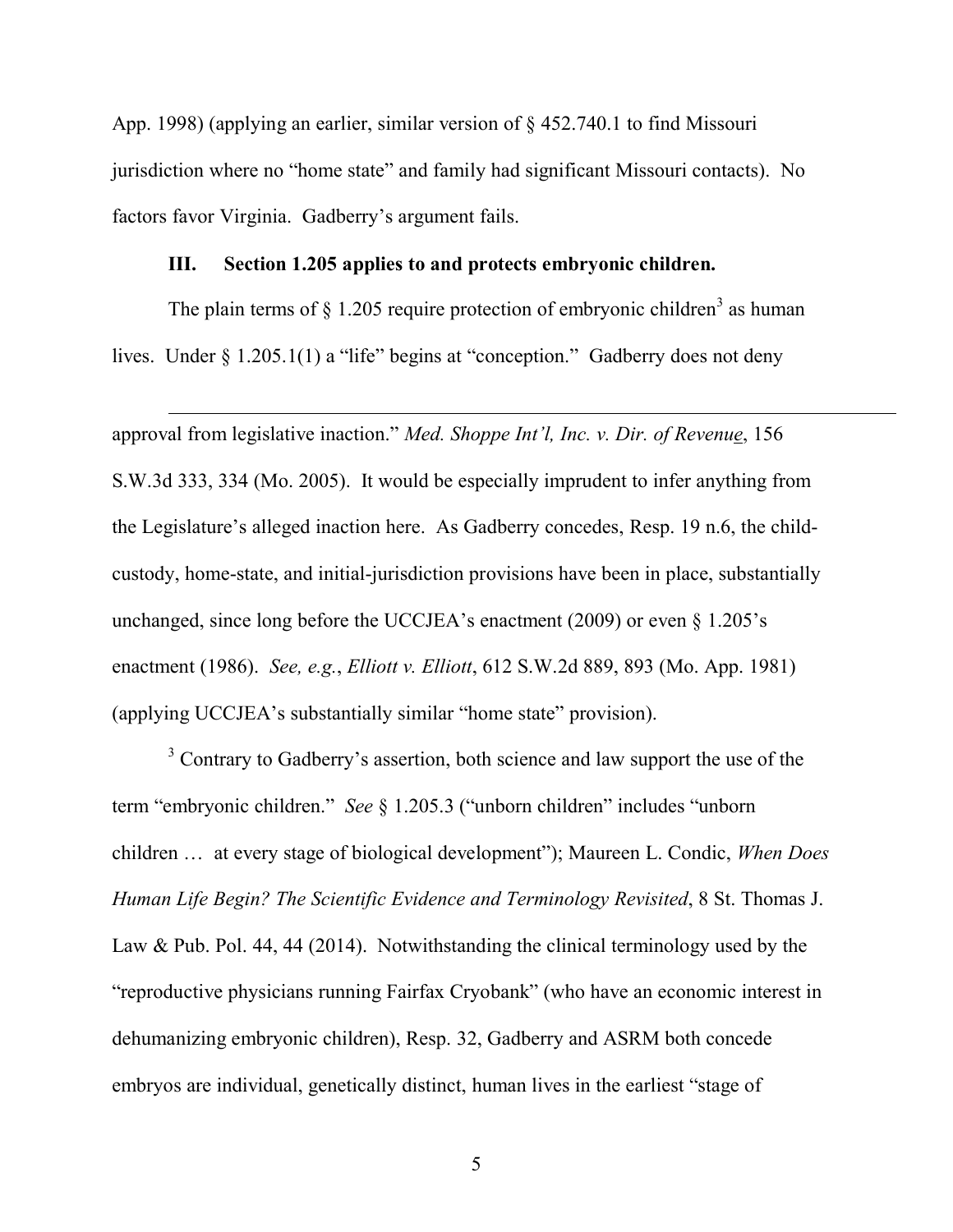conception has occurred and conspicuously makes no mention of the "conception" provision,  $\S 1.205.1(1)$ . The embryonic children—undisputedly "conceived"—are human lives under Missouri law. Indeed, Gadberry's amicus concedes: "It is true that an alive, human, genetically unique entity emerges at fertilization." ASRM Br. 11.

Moreover, § 1.205.1(2) protects **all** "unborn children." Gadberry cannot dispute the embryonic children are "unborn." Gadberry claims the statute applies only to lives *in utero*, not to unimplanted embryonic children, but the statute provides otherwise. The statute protects "*all* unborn child or children or the offspring of human beings . . . at *every stage* of biological development." *Id.* § 1.205.3. Gadberry does not and cannot dispute that the embryonic children are human lives at the embryonic stage of biological development. This specific statute is a legitimate "value judgment," not inconsistent with *Roe v. Wade*, 410 U.S. 113 (1973), and subsequent cases. *Webster v. Reprod. Health Servs.*, 492 U.S. 490, 501, 504-07 (1989).<sup>4</sup>

biological development." § 1.205.3; s*ee* Resp. 2-7; *id.* at 21 ("The appropriate scientific term for a fetus in its first six to eight weeks of development is 'embryo.'"); ASRM Br. 11 (the fertilized ovum is "an alive, human, genetically unique entity").

<sup>4</sup> The parties agree this is a case of first impression in Missouri, and no party has argued that the Missouri Legislature's value judgment about unborn life is identical to any other jurisdiction's. Therefore, the putative dearth of judicial decisions treating "unimplanted frozen embryos as children" is not surprising or even relevant here. Nevertheless, Gadberry's suggestion that no court has ever treated embryonic children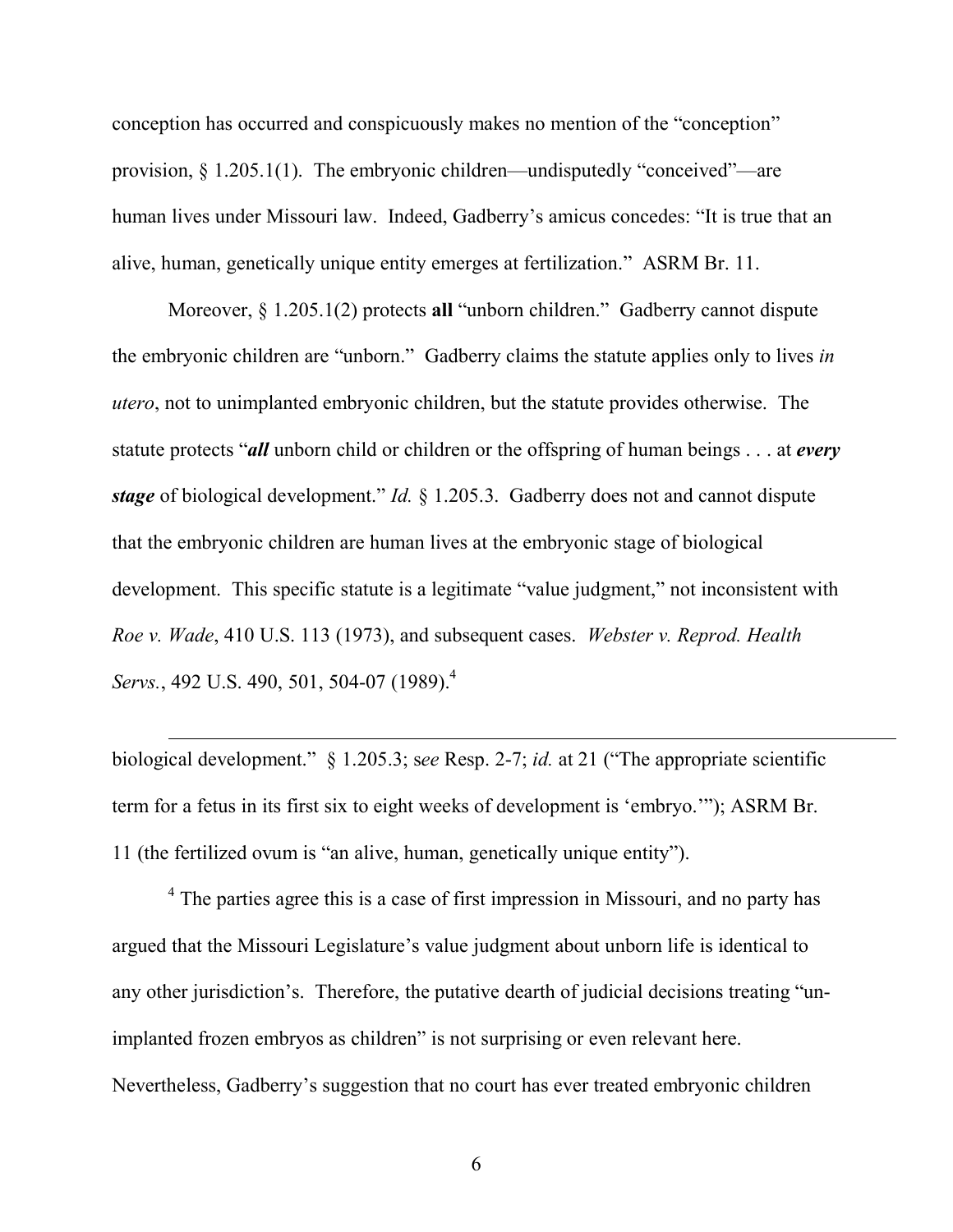Further, § 1.205 is in the chapter of Missouri statutes titled "Laws in Force and

*Construction of Statutes*," and it explicitly provides that "the laws of this state shall be interpreted and construed" to provide full legal protection for unborn children, absent "specific provisions to the contrary." § 1.205.2. As the Missouri Supreme Court held, "Missouri courts should read **all** Missouri statutes *in pari materia* with this section." *Connor v. Monkem Co., Inc.*, 898 S.W.2d 89, 92 (Mo. 1995) (emphasis added). The laws of this state include, among many others, the child-custody statutes, Chapter 452 RSMo. Gadberry does not and cannot argue that the child-custody statutes contain "specific provisions" contradicting § 1.205's mandate to afford unborn children "all the rights,

created by IVF as children is exaggerated. *See, e.g.*, *Davis v. Davis*, No. E-14496, 1989 WL 140495, at  $*1$  (Tenn. Cir. Ct. Sept. 21, 1989) (holding divorcing couple's frozen embryos were human beings, and awarding custody to their mother for implantation, based on best-interest determination), *rev'd*, No. 180, 1990 WL 130807 (Tenn. App. Sept. 13, 1990); *see also Miller v. Am. Infertility Grp. of Illinois, S.C.*, 897 N.E.2d 837, 839 (Ill. App. 1st Dist. 2008) (describing circuit court's holding that "a 'pre-embryo is a 'human being' within the meaning of [wrongful death statute] and that a claim lies for its wrongful destruction whether or not it is implanted in its mother's womb"). In both examples, appellate courts reversed trial courts that treated unimplanted embryonic children as children, but those reversals were based on state statutory schemes that contained no canon of interpretation similar to § 1.205.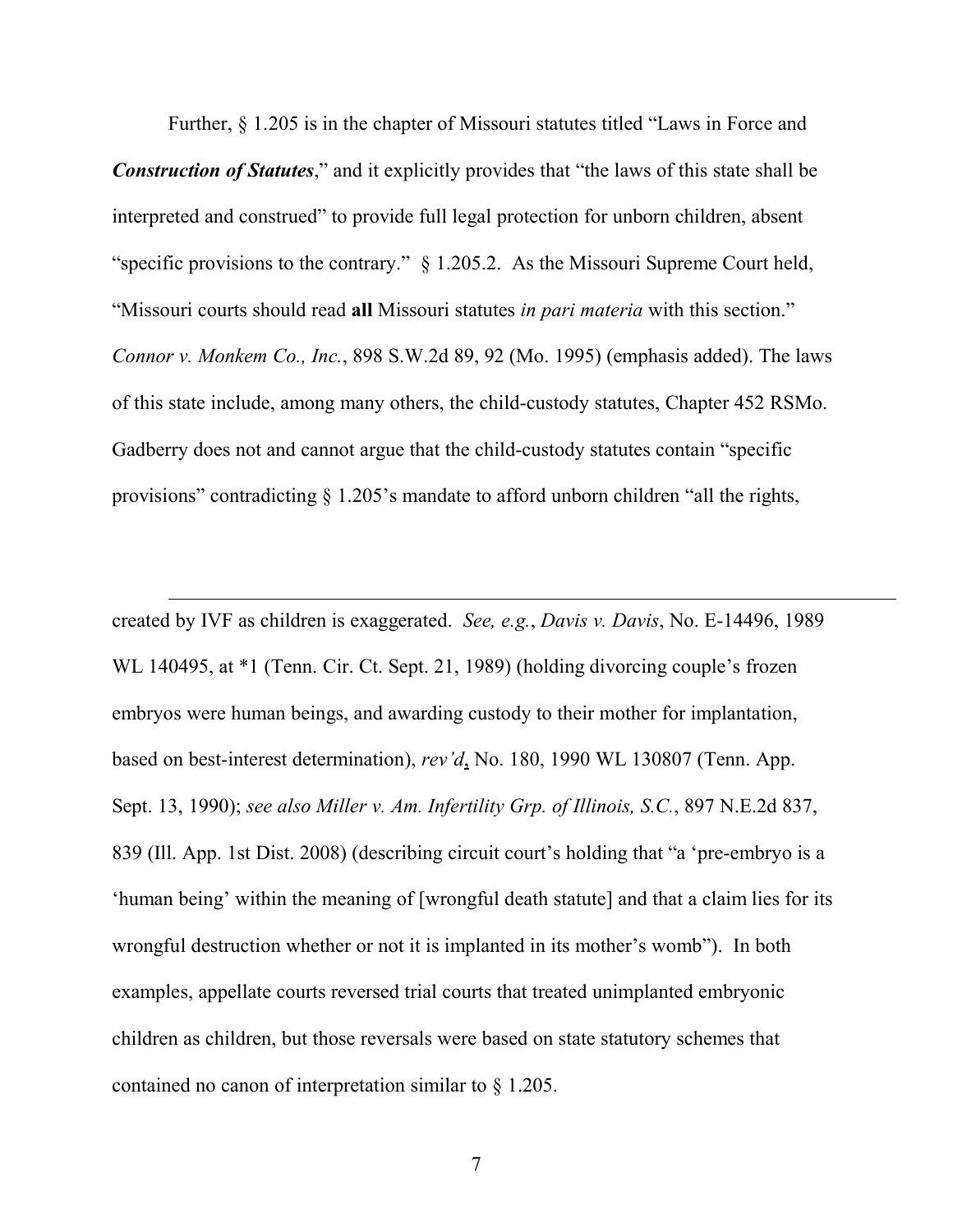privileges, and immunities available to other persons." § 1.205.2. Therefore, the childcustody statutes apply to all unborn children, including embryonic children.<sup>5</sup>

Gadberry, however, claims the concept of *in pari materia* somehow prohibits interpretation of § 1.205 consistent with the child-custody statutes, because the statutes were not adopted at the same time. Resp. 20. The timing of statutory adoption is irrelevant here. The principle of *in pari materia* mandates that statutes should be "construed harmoniously" when they "involv[e] similar or related subject matter." *State v. Knapp*, 843 S.W.2d 345, 347 (Mo. 1992). Missouri courts have interpreted multiple

 $<sup>5</sup>$  Gadberry speculates about the legislature's "intent" to include all life, including</sup> embryonic life. Section 1.205 itself reflects the clear intent of the legislature—that all laws shall be construed to protect all "unborn" life "at every stage of biological development." *See Fisher v. Waste Mgt. of Missouri*, 58 S.W.3d 523, 526 (Mo. 2001) ("Legislative intent is derived from the statute's words used in their plain and ordinary meaning.") (internal quotation marks omitted). Gadberry also asserts that unenacted legislative *bills* somehow demonstrate a disconnect between § 1.205 and the childcustody statutes. Resp. 22 n.8. To the contrary, unenacted bills "are a particularly dangerous ground on which to rest an interpretation of a prior statute." *Cent. Bank of Denver, N.A. v. First Interstate Bank of Denver, N.A.*, 511 U.S. 164, 187 (1994). "A bill can be proposed for any number of reasons, and it can be rejected for just as many others." *Solid Waste Agency of N. Cook Cnty. v. Army Corps of Eng'rs*, 531 U.S. 159, 170 (2001).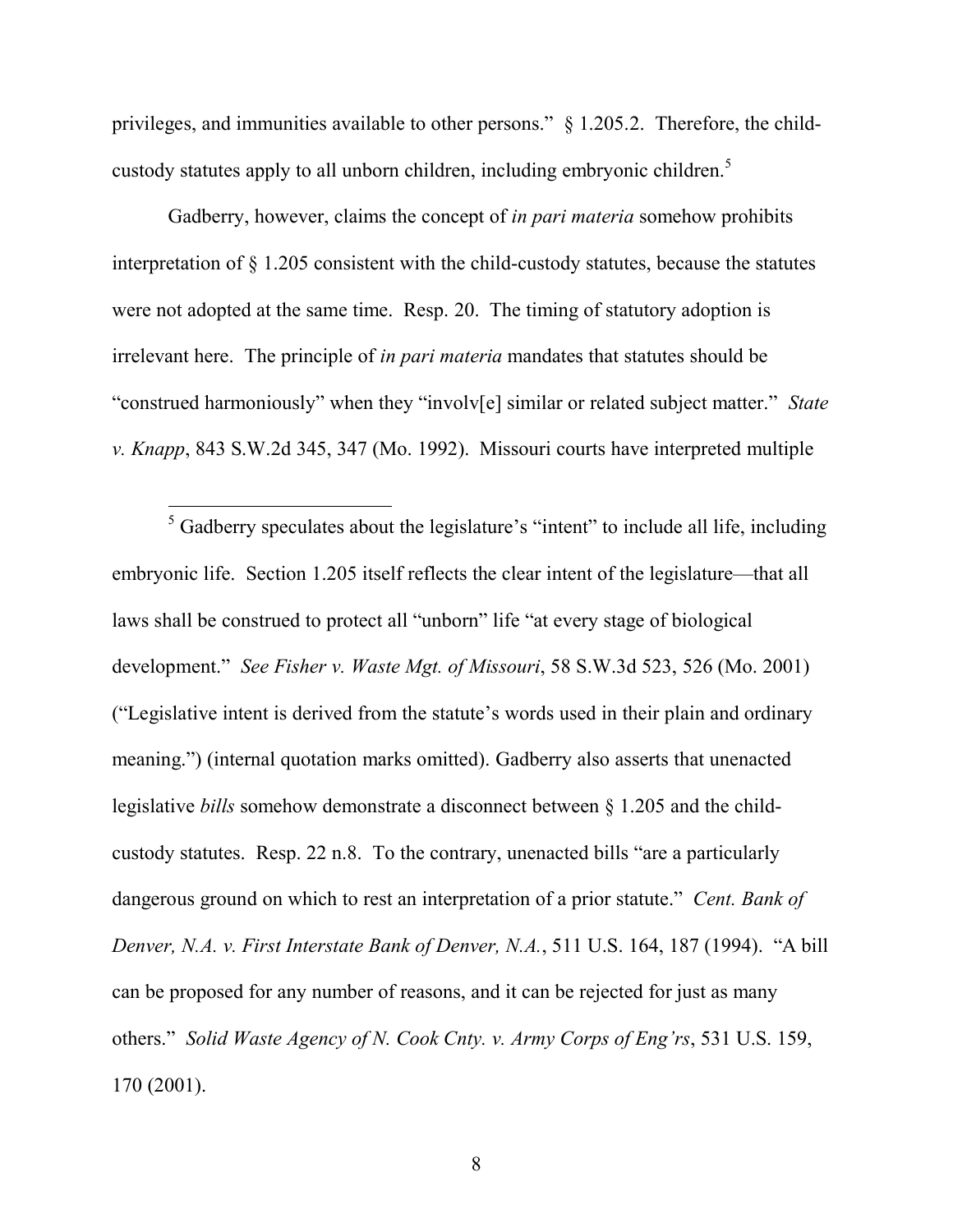statutes that were *not* passed simultaneously with § 1.205 in light of its provisions. *See, e.g.*, *Connor*, 898 S.W.2d at 92 (interpreting the term "person" in the wrongful death statute—§ 537.080, a statute not passed at the same legislative session as § 1.205—to include a pre-viable unborn child pursuant to § 1.205); *State v. Holcomb*, 956 S.W.2d 286, 291 (Mo. App. 1997) (involving murder statute, § 565.020, and following *Connor* in holding "a statute not passed at the same legislative session as  $\S 1.205"$  includes unborn children pursuant to § 1.205). The child-custody statutes must likewise be construed harmoniously with § 1.205.

# **IV. Section 1.205 protects human life consistent with the Constitution and the Agreement.**

Gadberry states that people have the constitutional right to procreate and to not be forced to procreate. Resp. 24 (citing *Eisenstadt v. Baird*, 405 U.S. 438, 434 (1972) (dictum). But Gadberry and McQueen *have already procreated*. As parents of the embryonic children, McQueen and Gadberry made the very conscious decision to create embryonic children. As Gadberry testified:

Q: And at some point, did you agree with [McQueen] to have embryos created?

A: Yes.

Tr. 155. McQueen and Gadberry expressly agreed in writing that McQueen, as mother, would have custody in the event of divorce. Exhibit B, Appx 48-50. (See also Section VIII below.) Now that the parents have divorced, the mother is entitled to custody in accordance with that agreement. Gadberry warns against "unwarranted governmental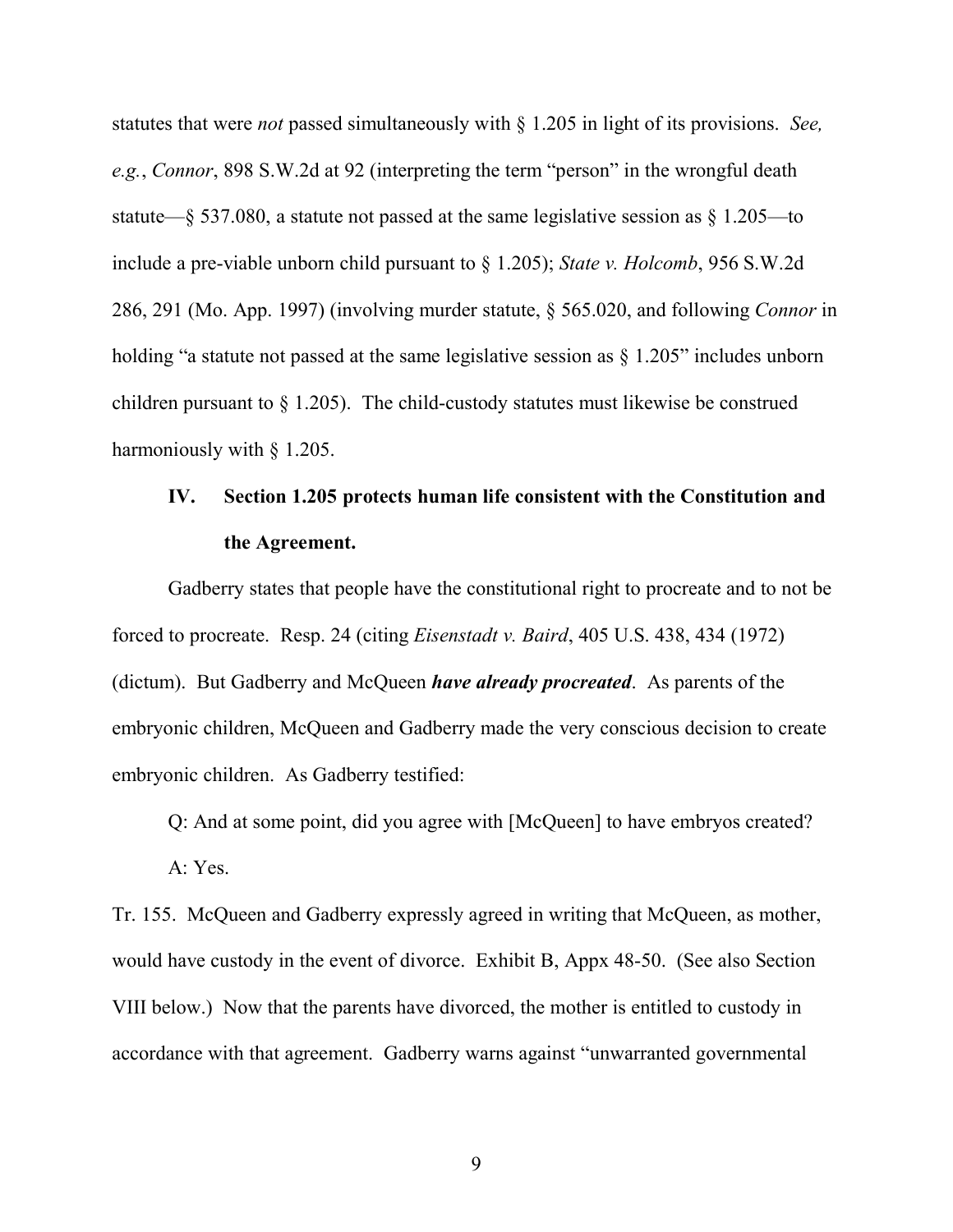intrusion" into the parties' decision. Resp. 33. But that is precisely what he wants. He asks the Court to "intrude" into the parties' agreement—to not enforce it.

Notwithstanding the parties' agreement, under Missouri law, embryonic children and their parents have protectable constitutional rights—rights consistent with any rights to abortion, contraception, homosexuality, and marriage as recognized by the United States Supreme Court. § 1.205.1-.3; *Webster*, 492 U.S. at 504-07. Gadberry cites a litany of Supreme Court cases, none of which supports his position. *Roe v. Wade*, for example, expressly declined to hold when life begins. *See* 410 U.S. 113, 159 (1973). In addition to *Webster*, Gadberry disregards another Supreme Court cases that provides clear guidance—*Planned Parenthood of Cent. Missouri v. Danforth*, 428 U.S. 52, 71 (1976), which held fathers have no rights in the abortion decision.

Citing Supreme Court rulings regarding contraception, Gadberry contends men and women have the "right to privacy" and specifically the "right to decide whether or not to beget or bear a child." Resp. 24-28, 31. Gadberry misses the point. Gadberry and McQueen have already "begotten," *i.e.*, conceived, the embryonic children, and only McQueen, as their mother, has the right and ability to "bear" them. *See Beeler v. Astrue*, 651 F.3d 954, 965 (8th Cir. 2011) ("As generally used, the word 'beget' means to procreate, to produce…. B.E.B. was not 'begotten' before Bruce Beeler died, because she was not *conceived* until more than a year after his death.") (emphasis added) (internal citation omitted); *Danforth*, 428 U.S. at 71 (the right whether to bear a child is the woman's alone).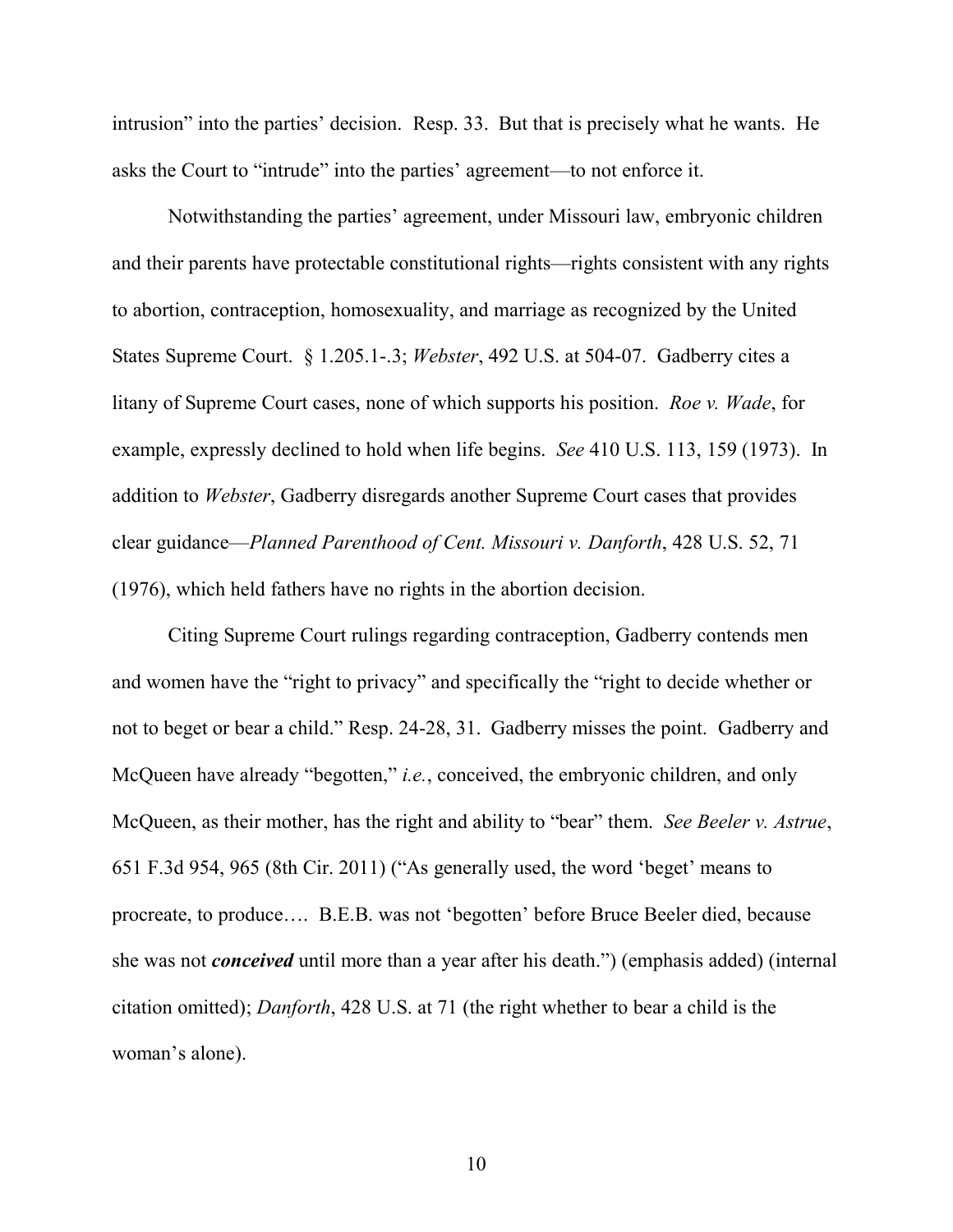The right to contracept, as recognized by the Supreme Court, is a couple's *mutual* right to have sex and to use artificial means to try to *prevent* the conception or bearing of a child. *Griswold v. Connnecticut*, 381 U.S. 479, 484-86 (1965); *Eisenstadt*, 405 U.S. at 453. Gadberry tries to transform a right to contracept into a father's *unilateral* veto of a mother's right to bear children they have *already* conceived. This is not the law. § 1.205; *Danforth*, 428 U.S. at 71 (the right whether to bear a child is the woman's alone).

Gadberry concedes that if the embryonic children were already *in utero* he would have no right to prevent McQueen from bearing them. He claims McQueen and the embryonic children have no rights, and that he alone has ALL rights, however, because they are currently *in vitro*. Missouri law is clear that "each human being" "at every stage of biological development" is deemed fully human and afforded full rights under the law. § 1.205.1-.3; *Webster*, 492 U.S. at 504-07. These rights are "subject *only* to the Constitution of the United States, and decisional interpretations thereof by the United States Supreme Court and specific provisions to the contrary in the statutes and constitution of this state." § 1.205.2 (emphasis added). Gadberry does not and cannot point to a single such provision of the United States or Missouri Constitution, a United States Supreme Court decision, or a Missouri statute that purports to negate the rights of *in vitro* embryonic children. Embryonic children have full rights under Missouri law. *Id.*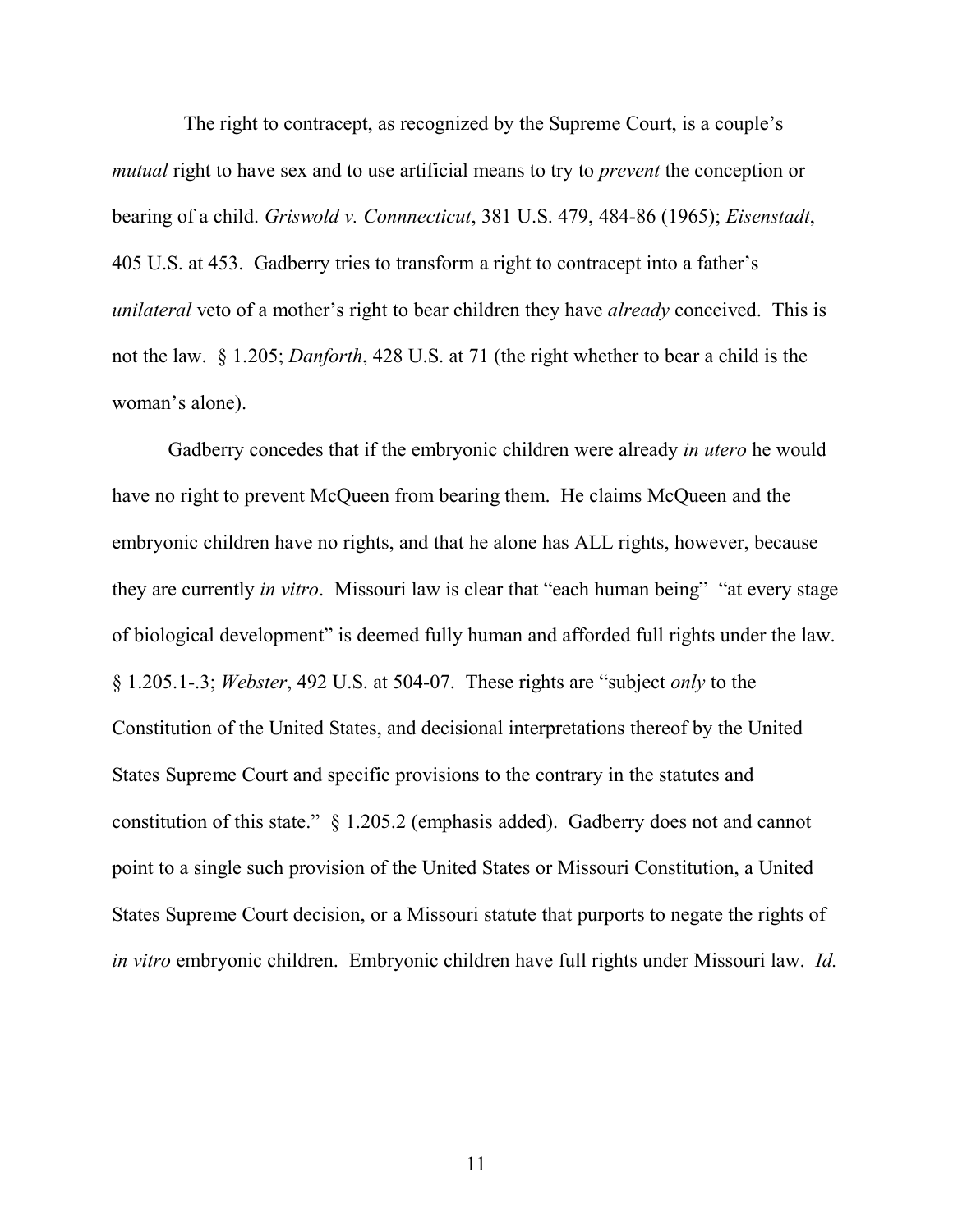Gadberry cites some<sup>6</sup> cases from other states involving disputes over embryonic children, Resp. 48-51, that have no precedential authority. Gadberry admits this is a case of first impression in Missouri. Resp. 43. No reported decision has ever applied § 1.205 or any similar statute to embryonic children. And *Davis v. Davis*, 842 S.W.2d 588, 604 (Tenn. 1992), the "seminal" case permitting destruction of embryonic children, according to Gadberry, Resp. 34, acknowledged that "if there is dispute, then their prior agreement concerning disposition should be carried out." This is precisely the present situation the Agreement awards custody to McQueen. Indeed, several of the cases Gadberry cites hold likewise. *See Szafranski v. Dunston*, 34 N.E.3d 1132, 1143 (Ill. App. 1st Dist. 2015) (court will honor couple's agreement); *Litowitz v. Litowitz*, 48 P.3d 261, 270 (Wash. 2002) (same); *Kass v. Kass*, 696 N.E.2d 174, 182 (N.Y. 1998) (same); *Roman v. Roman*, 193 S.W.3d 40, 55 (Tex. App. 2006) (same); *In re marriage of Dahl*, 194 P.3d 834, 840 (Or. 2008) (same); *J.B. v. M.B.*, 783 A.2d 707 (N.J. 2001) (same).

Moreover, the state law applicable in *Davis* and the other non-Missouri cases provided no protection for embryonic children comparable to § 1.205. Missouri law compels treatment of the embryonic children as human lives with protectable interests. § 1.205.1-.3. Indeed, none of these non-Missouri cases involved a state statute that requires

<sup>&</sup>lt;sup>6</sup> Gadberry claims "twelve" or "at least twelve" other cases involve embryonic children, Resp. 33, 48, but he cites only *ten* cases. Resp. 48-50.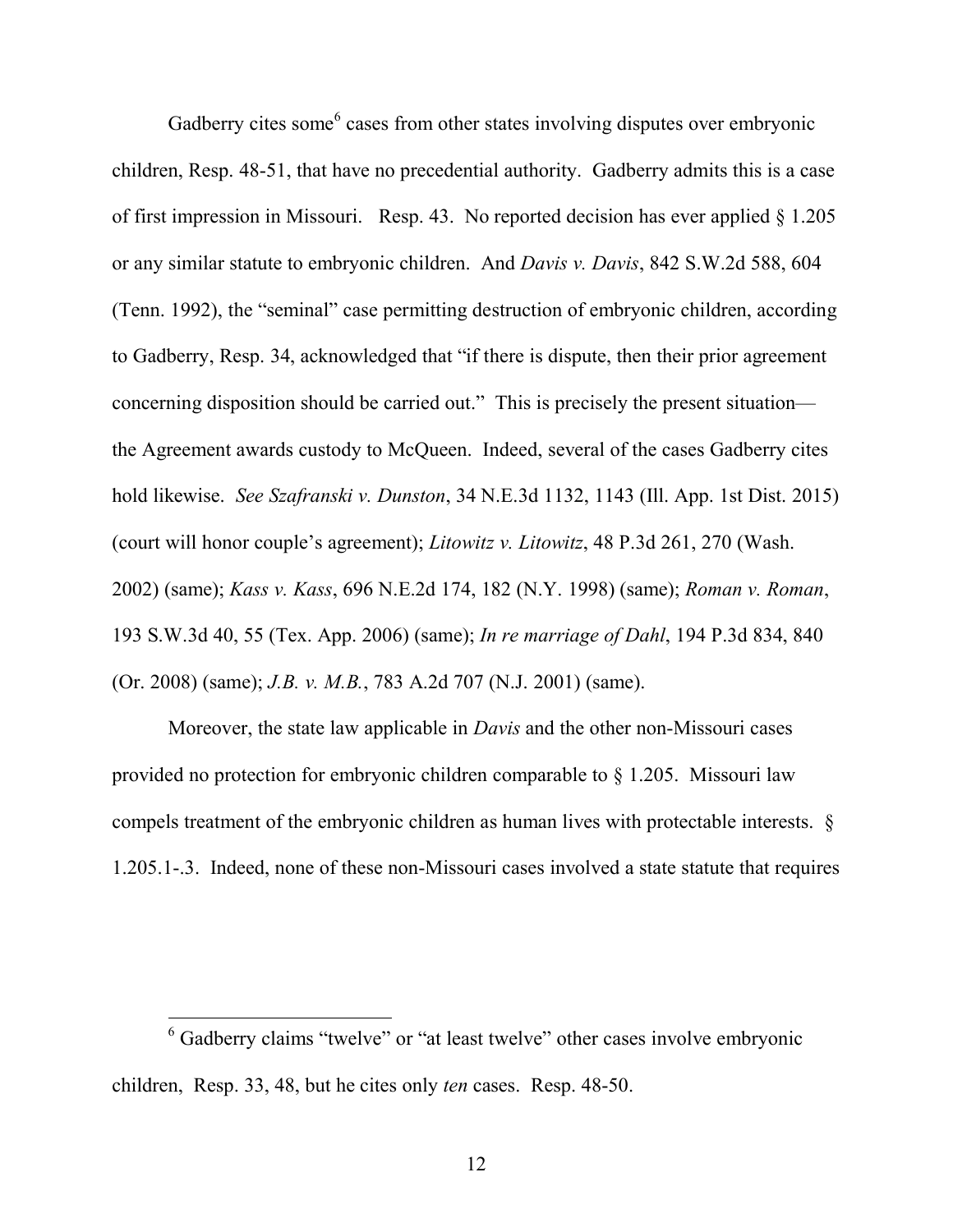protection of all life from conception *and* a contract granting one parent custody. Missouri statutory and contract law *both* compel a decision in McQueen's favor.<sup>7</sup>

# **V. The public policy in favor of life compels a decision in favor of McQueen.**

The fundamental public-policy question here is whether the two human lives at issue—the embryonic children—will be protected in accordance with the law. As the United States Supreme Court has held,  $\S 1.205.1(1)$  establishes the constitutional public policy that life begins at conception. *See Webster*, 492 U.S. at 504-07 (the provisions of § 1.205 are a legitimate "value judgment," not inconsistent with *Roe v. Wade* and subsequent cases). Under Missouri law, the embryonic children are human lives.

Gadberry, however, ignores Missouri law and resorts to a speculative parade of horribles, dwelling in particular on how a ruling in McQueen's favor could impact the

<sup>&</sup>lt;sup>7</sup> Gadberry states in conclusory fashion that application of  $\S$  1.205 to the embryonic children would violate his "rights" under Article I, Sections 2 and 10, of the Missouri Constitution. Resp. 35. This is Gadberry's first and only such invocation of the Missouri Constitution—and it is unavailing. *Nelson v. Nelson*, 25 S.W.3d 511, 520 (Mo. App. 2000). He waived the argument by failing to raise and develop it in the trial court, and the reference here appears without explanation or citation of applicable or relevant authority. *Id.* at 520. In any case, those constitutional provisions support McQueen's position, not Gadberry's. *See* Mo. Const. Art. I, Sec. 2 ("…all persons have a natural right to life…"); Sec. 10 ("…no person shall be deprived of life…").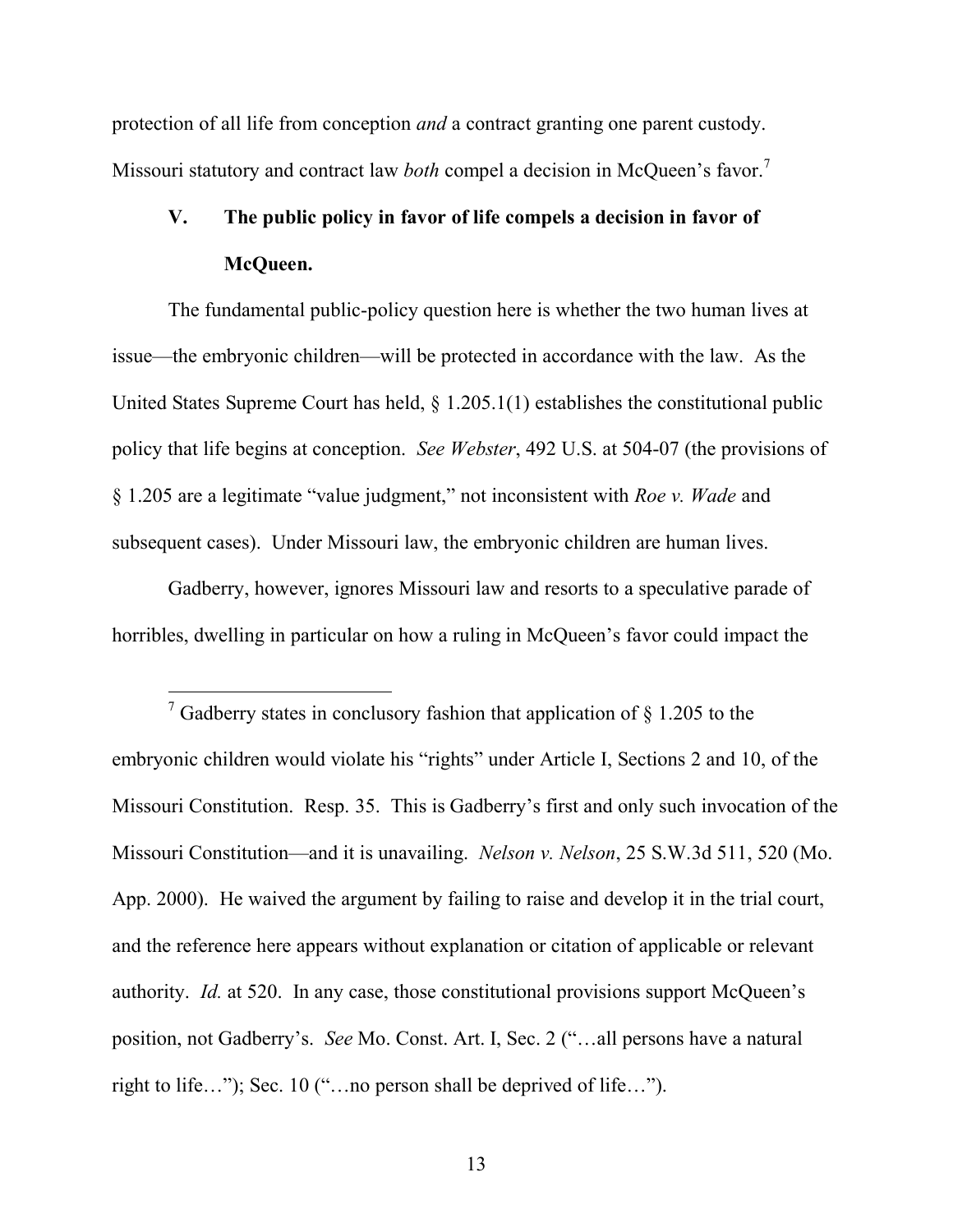fertility industry. Fertility treatment often involves the creation of "excess embryos." Gadberry and his amici contend that recognizing embryonic children's protectable legal interests under  $\S 1.205.1(2)$  would prevent fertility specialists from disposing of those "excess embryos" in the various ways they currently do (*e.g.*, long-term storage, destruction, or donation for stem cell research). Resp. 28; ASRM Br. 5-11; ACLU Br. 20-25. This argument is both exaggerated and misplaced.

It is by no means obvious—and this Court is in no position to decide—whether the myriad practices of the fertility industry are consistent with § 1.205. Those questions are not presented and have not been briefed.<sup>8</sup> There is no basis for Gadberry's prediction that the "cavalcade of absurdities" would be "nearly endless." Resp. 28.

For example, one of Gadberry's alleged "absurdities" is that embryos "could not be donated for stem cell research, even though the National Institutes of Health is specifically authorized by federal Executive Order to fund stem cell research." Resp. 28. But nothing in Executive Order 13505 *requires* states to provide couples who undergo IVF with the option to donate "excess embryos" for stem-cell research. *See* U.S. Exec. Order 13505 (Mar. 9, 2009). On the contrary, the Order does not mention reproductive technologies, or states, or even embryos. It simply *permits* NIH to fund embryonic stemcell research. *Id.* Moreover, there is nothing "absurd" about a state taking a negative view of the destruction of embryonic children in the service of stem-cell research. Several states prohibit such research altogether. *See* National Conference of State Legislatures, *Embryonic and Fetal Research Laws*,

<sup>&</sup>lt;sup>8</sup> See Section II and note 7 above.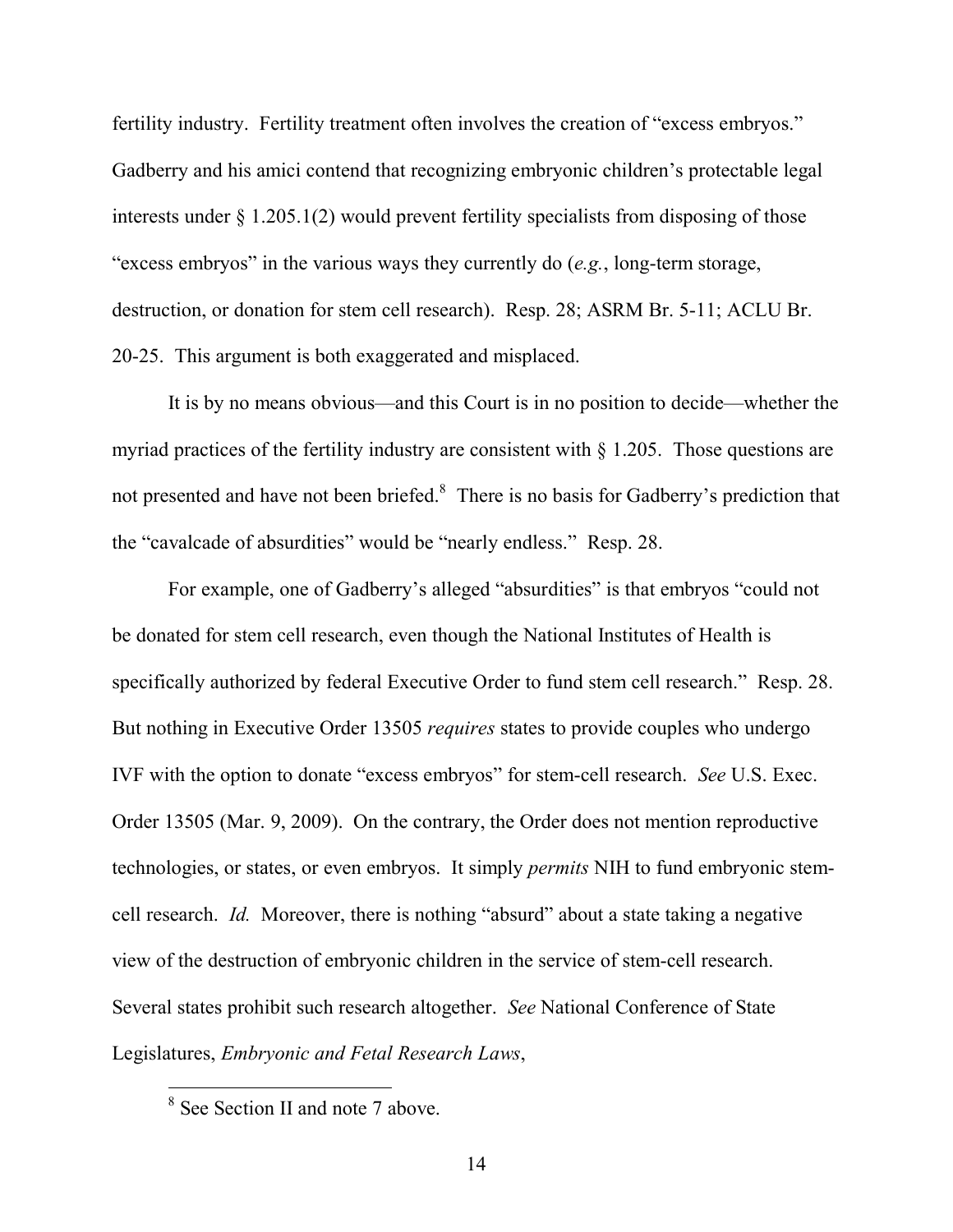http://www.ncsl.org/research/health/embryonic-and-fetal-research-laws.aspx (last visited May 5, 2016).<sup>9</sup>

In any case, the Court cannot disregard the plain terms of a statute based on speculative public-policy consequences. *Keeney v. Hereford Concrete Prods., Inc.*, 911 S.W.2d 622, 624 (Mo. 1995). If Gadberry and his amici have concerns about § 1.205's public-policy implications, this Court is not the appropriate forum in which to air them. *State ex rel. Jackson v. Dolan*, 398 S.W.3d 472, 478 (Mo. 2013). The Legislature established Missouri's "value judgment" in favor of life by enacting § 1.205, "subject only to the Constitution of the United States, and decisional interpretations thereof by the United States Supreme Court and specific provisions to the contrary in the statutes and constitution of this state." *Webster*, 492 U.S. at 506 & 504 n. 4 (quoting § 1.205.2). The Legislature may pass "specific provisions to the contrary," if it deems necessary. *See MSD v. City of Bellefontaine Neighbors*, 476 S.W.3d 913, 917 (Mo. 2016) ("In effect, MSD asks this Court to act as a legislature . . . because it would be good public policy. But that is not a role this Court can undertake."). Unless and until the Legislature revises § 1.205, this Court cannot rewrite the law or disregard the rights of legally-recognized human beings thereunder. *See Emerson Elec. Co. v. Marsh & McLennan Cos.*, 362 S.W.3d 7, 18 (Mo. 2012) ("It is not for this Court to substitute its own view of public policy for that expressly stated by the legislature.").

<sup>9</sup> South Dakota, for example, expressly prohibits destruction of *in vitro* embryos. S.D. Laws § 34-14-16 *et seq.*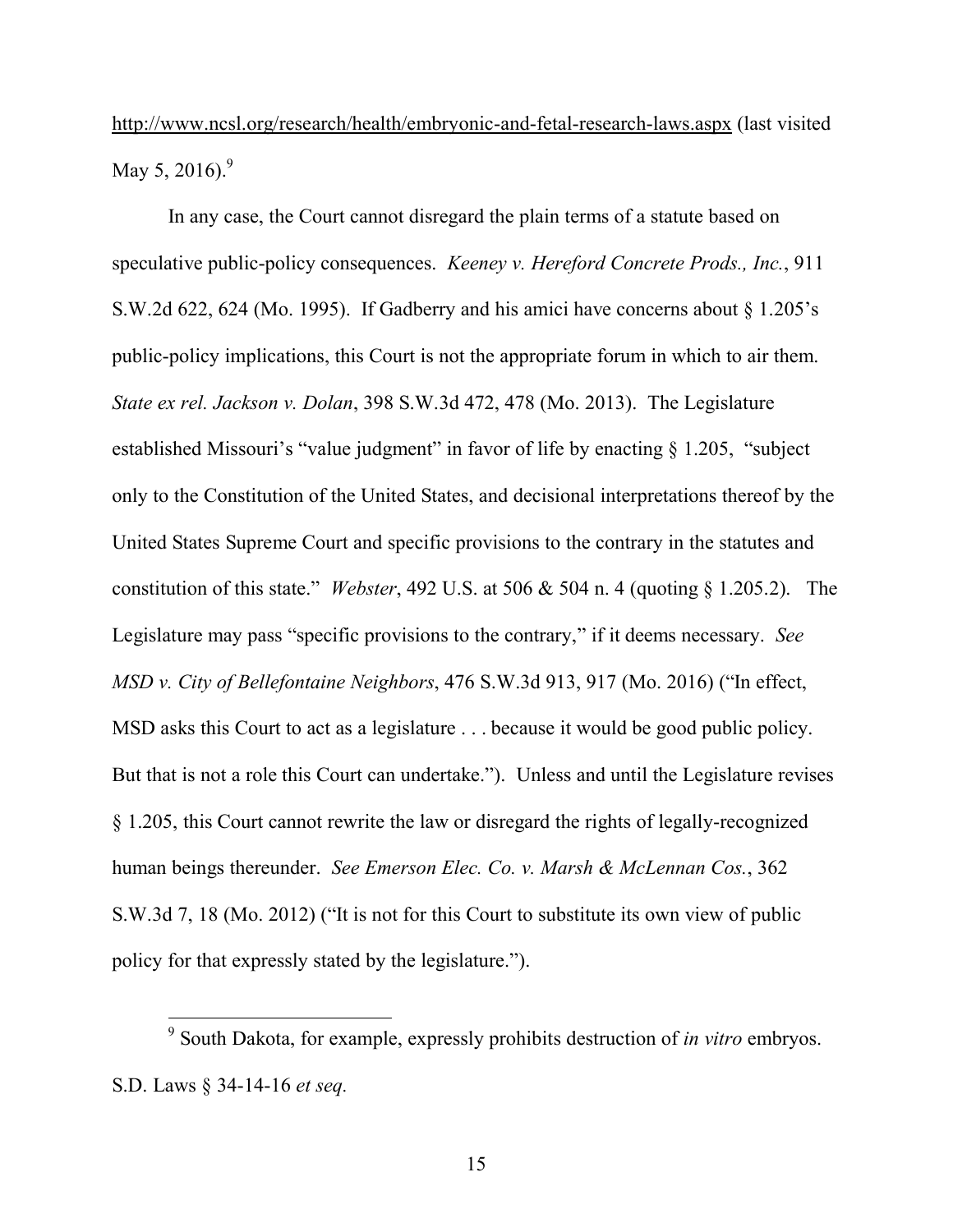Gadberry asks if McQueen would still assert rights if the situation were reversed if Gadberry wanted the embryonic children and McQueen did not. Resp. 35. This is obviously not the situation before the Court; of the two parents, only McQueen is concerned for the viability of their embryonic children. Under Missouri law, custody determinations are based on the best interests of the child, and embryonic children have legally protectable interests in "life, health, and well-being." § 1.205.1(2). There may be cases in which those legal principles dictate that fathers should be awarded custody. But the correct custody decision is clear here, where the parents have signed a legal agreement awarding custody of the embryonic children to the parent who intends to further their "life, health, and well-being" by gestating and giving birth to them.<sup>10</sup> Under the present facts, McQueen manifestly is entitled to custody.<sup>11</sup>

<sup>10</sup> Gadberry stops short of asking if McQueen would disavow the Agreement if it provided for destruction of the embryonic children, in violation of § 1.205. These are not the facts here; the Agreement and § 1.205 are consistent. Meanwhile, Gadberry seems to argue agreements are enforceable *only* if they call for the destruction of embryonic children, and that agreements that provide for the preservation of embryonic children are unenforceable. See Resp. 51 (asserting that "so long as both parties are not in agreement" the Agreement is unenforceable). This is illogical, and he cites no authority in support. See also Section IV above.

 $11$  Gadberry asks numerous other rhetorical questions that he contends show the absurdity of McQueen's position—*e.g.*, "If one parent is awarded sole custody of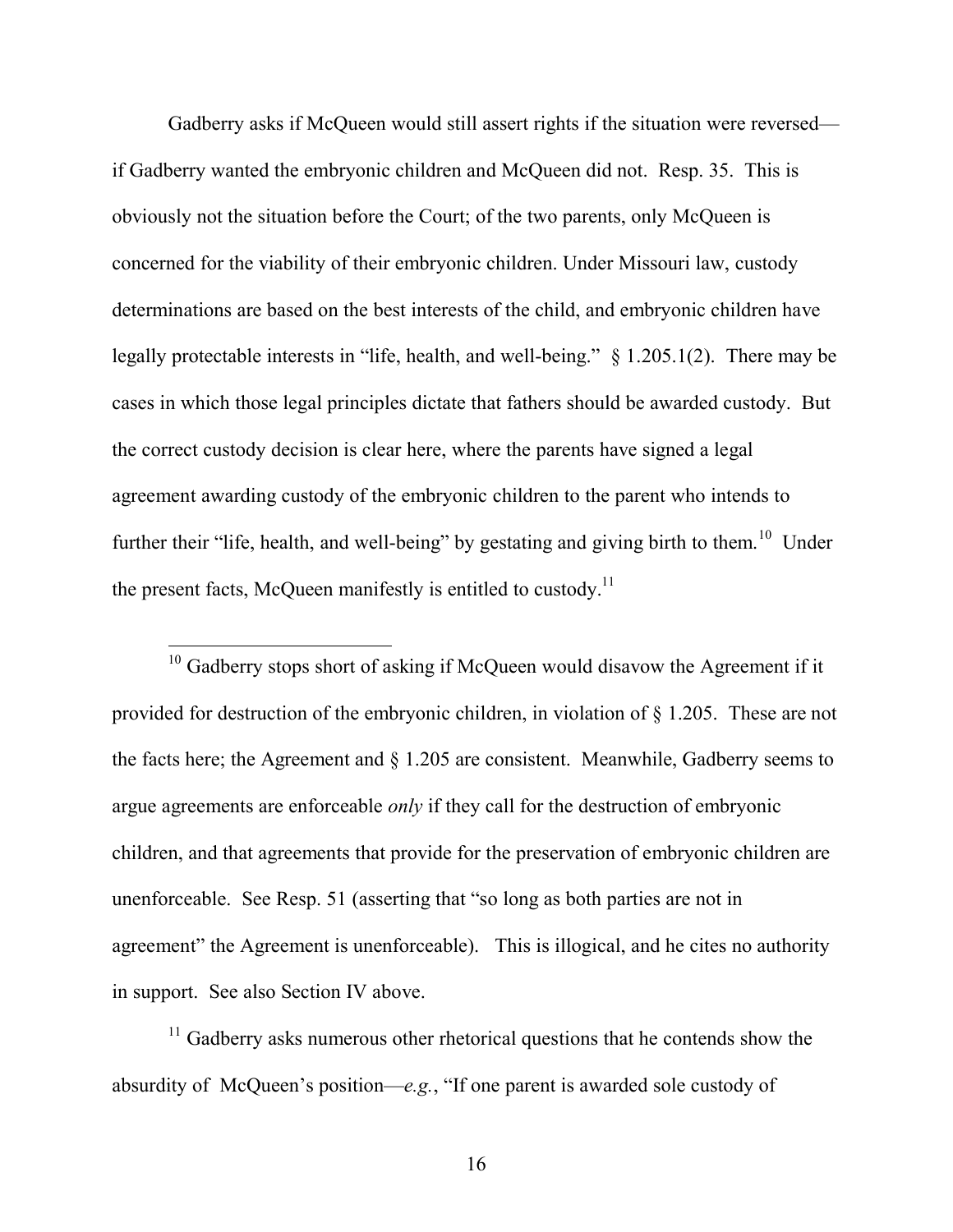Gadberry also seems to deny the enforceability of the parties' contract, as a matter of public policy. This case not only involves the rights of the embryonic children under § 1.205.1(2)—though that statute alone is sufficient to protect them—but also the parties' written agreement by which the parties agreed McQueen has custody. (See also Section VIII below.) Public policy favors enforcement of contracts. *See Healthcare Servs. of the Ozarks, Inc. v. Copeland*, 198 S.W.3d 604, 610 (Mo. 2006) ("[T]he law favors the freedom of parties to value their respective interests in negotiated contracts."). Gadberry, however, advocates ignoring § 1.205 *and* an enforceable contract—all because of the speculative negative impact on fertility industry participants. The Court cannot disregard the law and the parties' contract.

## **VI. The trial court erred in not requiring the GAL to advocate for the embryonic children's best interests.**

The GAL did not advocate for the best interests of the embryonic children. Despite Gadberry's claims—and notwithstanding his failure to raise the issue in the trial

embryos, is there a deadline by which that parent must have the embryos implanted?"; "What if the parent being awarded custody of frozen embryos is the father? Can he have the embryos implanted in anyone?" Resp. 28-29. None of these questions is relevant here. McQueen intends to implant the embryonic children and is entitled to do so under the law and the parties' agreement. In any event, these are the types of questions couples should ask *before*, not after, creating embryonic children.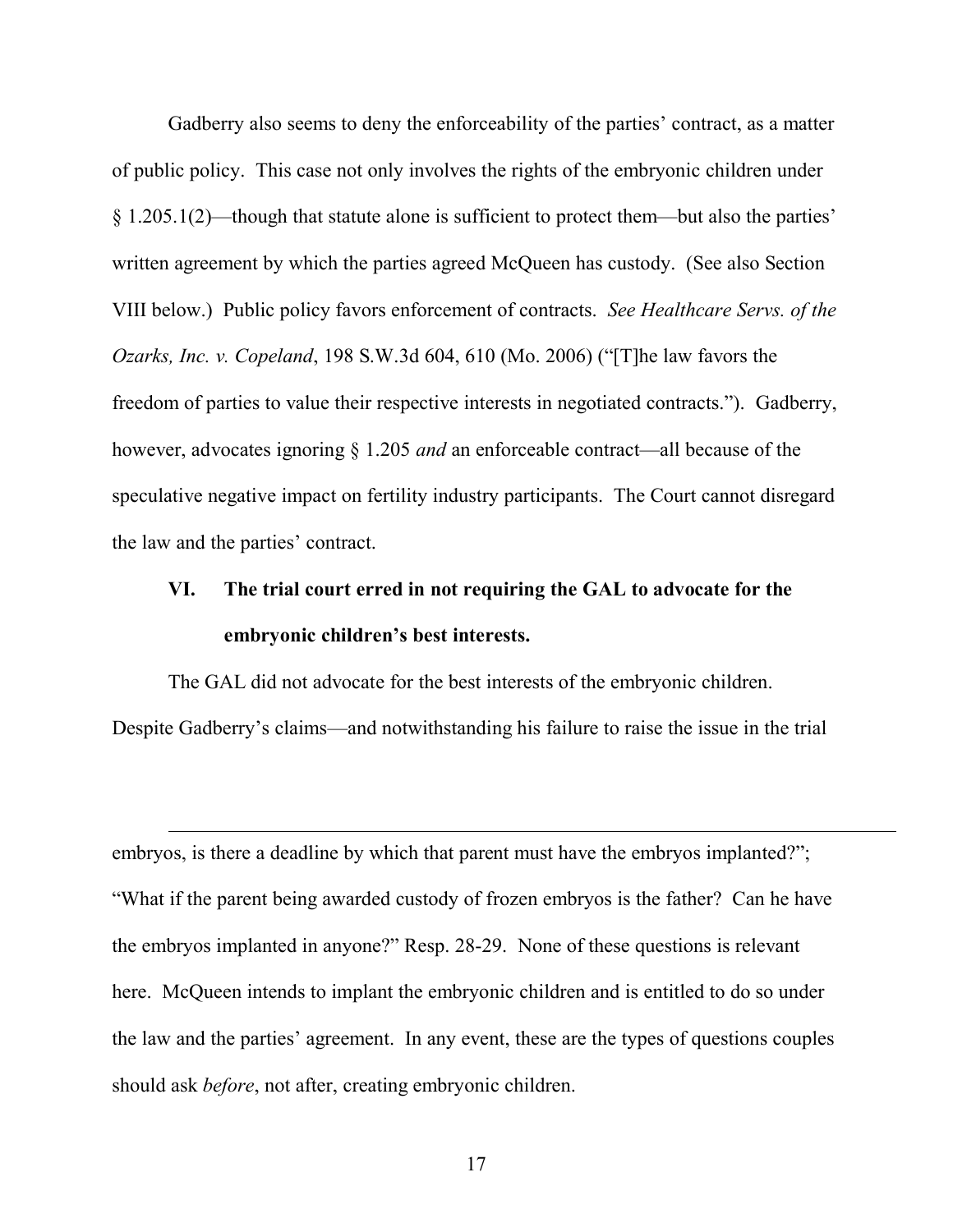court<sup>12</sup>—the court had authority to appoint a GAL for the embryonic children.

Section 452.423.1 permits the trial court to appoint a GAL "where custody, visitation, or support of a child is a contested issue" in a divorce.  $\S$  452.423.1. As established above and in McQueen's initial Brief ("App. Br.", at 12-16), the embryonic children are "children" under Missouri law, § 1.205.3. The trial court properly exercised its authority to appoint a GAL for them.<sup>13</sup>

The GAL has a critical, "imperative" role, as advocate for the best interest of the children. *State ex rel. State of Kansas Soc. & Rehab. Servs v R.L.P.*, 157 S.W.3d 268, 278 (Mo. App. 2005). The GAL need not provide a "formal, explicit recommendation" if her "active participation" in the proceedings presents the trial court with the children's best interest. *Id*. Here, the GAL did not actively participate. At most, she briefly asked McQueen about the viability of the embryonic children and McQueen's intentions for them. Tr. 129:8-132:11. She failed to question Gadberry.

<sup>13</sup> Although Gadberry claims there have been no "reported cases in which a GAL has been appointed to represent frozen embryos," Resp. 38, Gadberry cites no reported case where a court *refused* to appoint one either. The parties agree this is a case of first impression. Moreover, most domestic disputes go unreported; no such conclusion can be drawn based on reported cases alone. Furthermore, at least one state explicitly provides for the appointment of a "curator" to advocate for an embryo created by IVF. *See* LA. REV. STAT. § 9:126.

<sup>&</sup>lt;sup>12</sup> See Section II and note 7 above.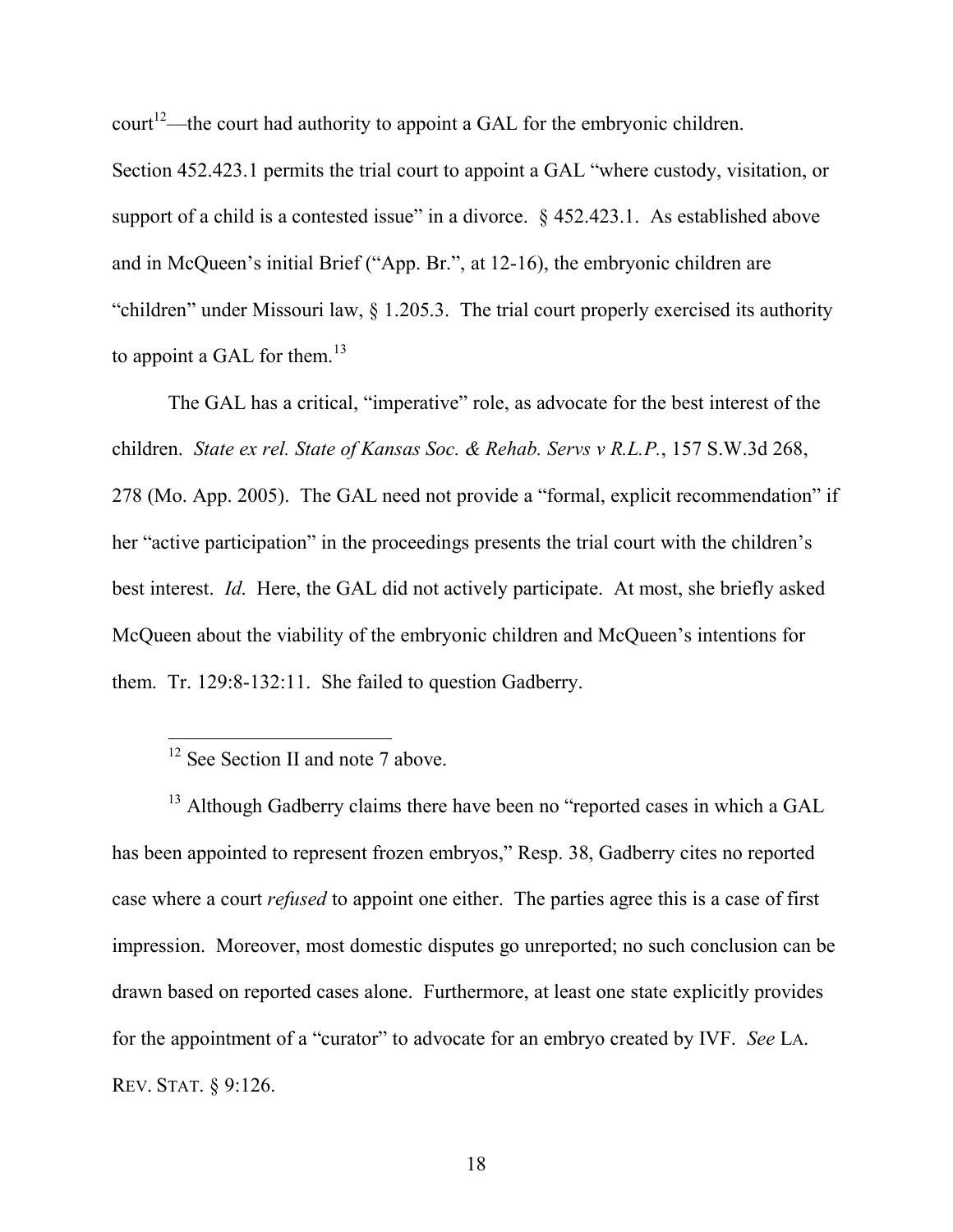The GAL in no sense communicated the embryonic children's best interests to the court. This left the court without an advocate for the embryonic children, and the court in turn failed to properly consider their best interests.

Gadberry baldly asserts the GAL "participated in discovery, reviewed and responded to emails, and had a phone call with the attorney for McQueen." Resp. 37. Nothing in the trial transcript (including the pages Gadberry cites, Tr. 129-132) supports Gadberry's claims. Gadberry cites a recent (March 10, 2016) document he filed with his brief. The document—a self-serving bill the GAL filed after McQueen filed her initial Brief—is not a part of the record on appeal and cannot be considered. *State v. Tokar*, 918 S.W.2d 753, 762 (Mo. 1996) ("A party may not supplement the record on appeal with documents never presented to the trial court and to which the opposing party has had no opportunity to respond."). Besides, the document provides no evidence the GAL advocated for the best interests of the embryonic children. The GAL failed to meet her statutory duties, and the trial court erred in failing to hold her to them.

## **VII. If the embryonic children are treated as property, Missouri law requires they be awarded to one party: McQueen.**

Even if, in the alternative, the court sees the embryonic children as property, $14$ Gadberry does not want them and McQueen does want them. Section 452.330.1 requires the trial court to award each item of marital property to one spouse or the other. See App.

<sup>14</sup> The embryonic children are *not* property. *See* App. Br. 40 n. 7. Even Gadberry's amicus admits "embryos are not mere property." ASRM Br. 13.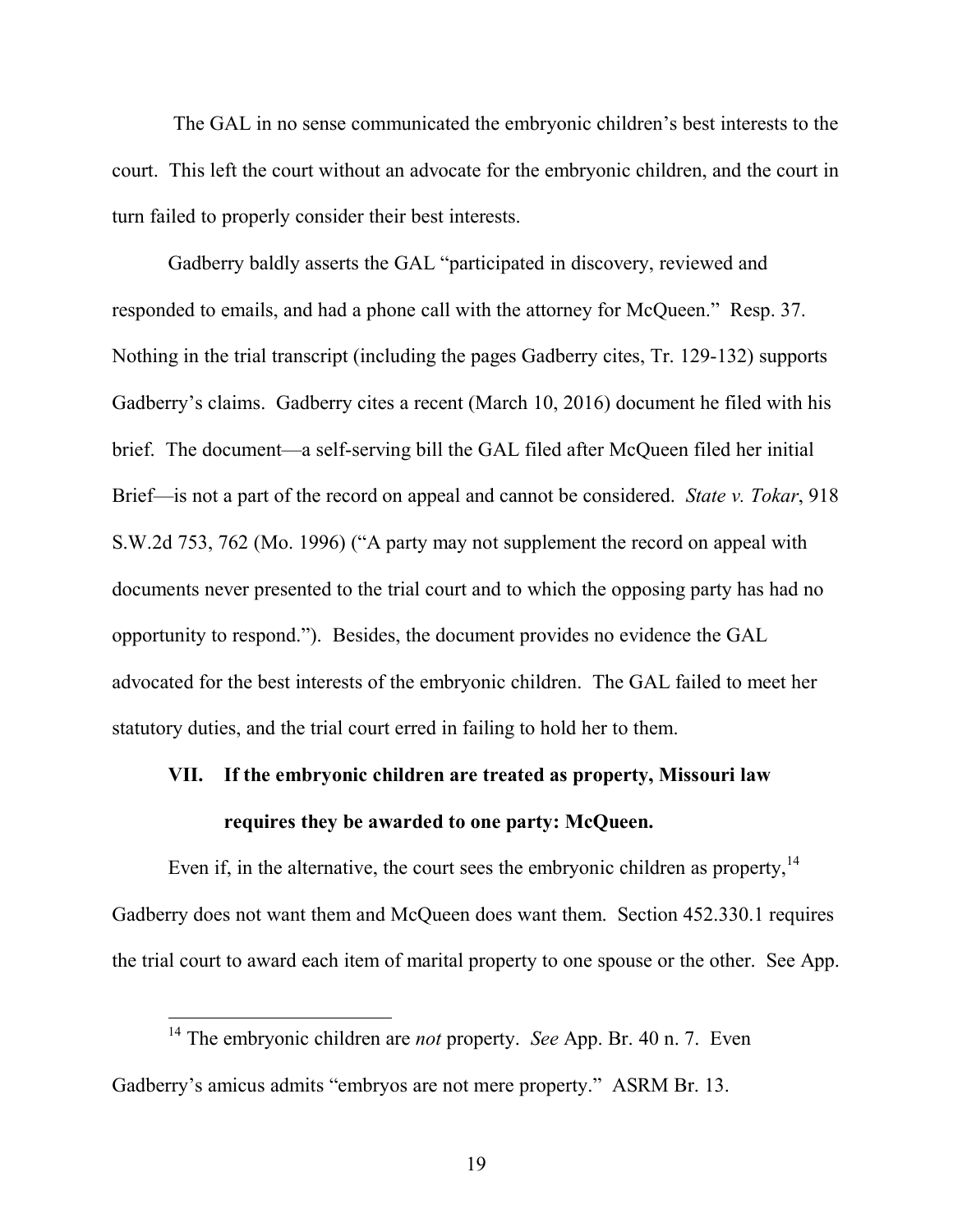Br. 41-44. The Court should award the embryonic children to the party that wants them: McQueen. *See Hulsey v. Hulsey*, 550 S.W.2d 902, 903 (Mo. App. 1977) (trial court erred by not considering, *inter alia*, "what each party wanted" in dividing property under § 452.330). Gadberry fails to cite any authority for his position that awarding property to the party who intends to *destroy* property is the proper course.

Gadberry cites four cases involving irrelevant exceptions to this rule, where both parties wanted possession of the property at issue: *Glosier v. Glosier*, 817 S.W.2d 580 (Mo. App. 1991) (temporary joint award of a bull farm); *Murray v. Murray*, 614 S.W.2d 554 (Mo. App. 1981) (temporary joint award of land); *W.E.F. v. C. J. F.*, 793 S.W.2d 446 (Mo. App. 1990) (third-party interest in a promissory note); *Reeves v. Reeves*, 768 S.W.2d 649 (Mo. App. 1989) (joint award of intangible, fungible property). These cases have no bearing on how the embryonic children should be awarded, whereas  $\S$  452.330.1 does.

### **VIII. The Agreement is fair and enforceable.**

Contrary to Gadberry's contention, the Cryobank Agreement is fair and enforceable. Resp. 47. The Agreement unambiguously required McQueen and Gadberry to handwrite one of six possible dispositions in the event of divorce. Exhibit B, at 6-7, Appx. 48-49. Gadberry admits to signing it. Tr. 173:9-11; Exhibit B, at 7, Appx. 49. Having signed, Gadberry is held to have knowledge of the contents of the Agreement, including that it calls for a handwritten response regarding disposition of the embryonic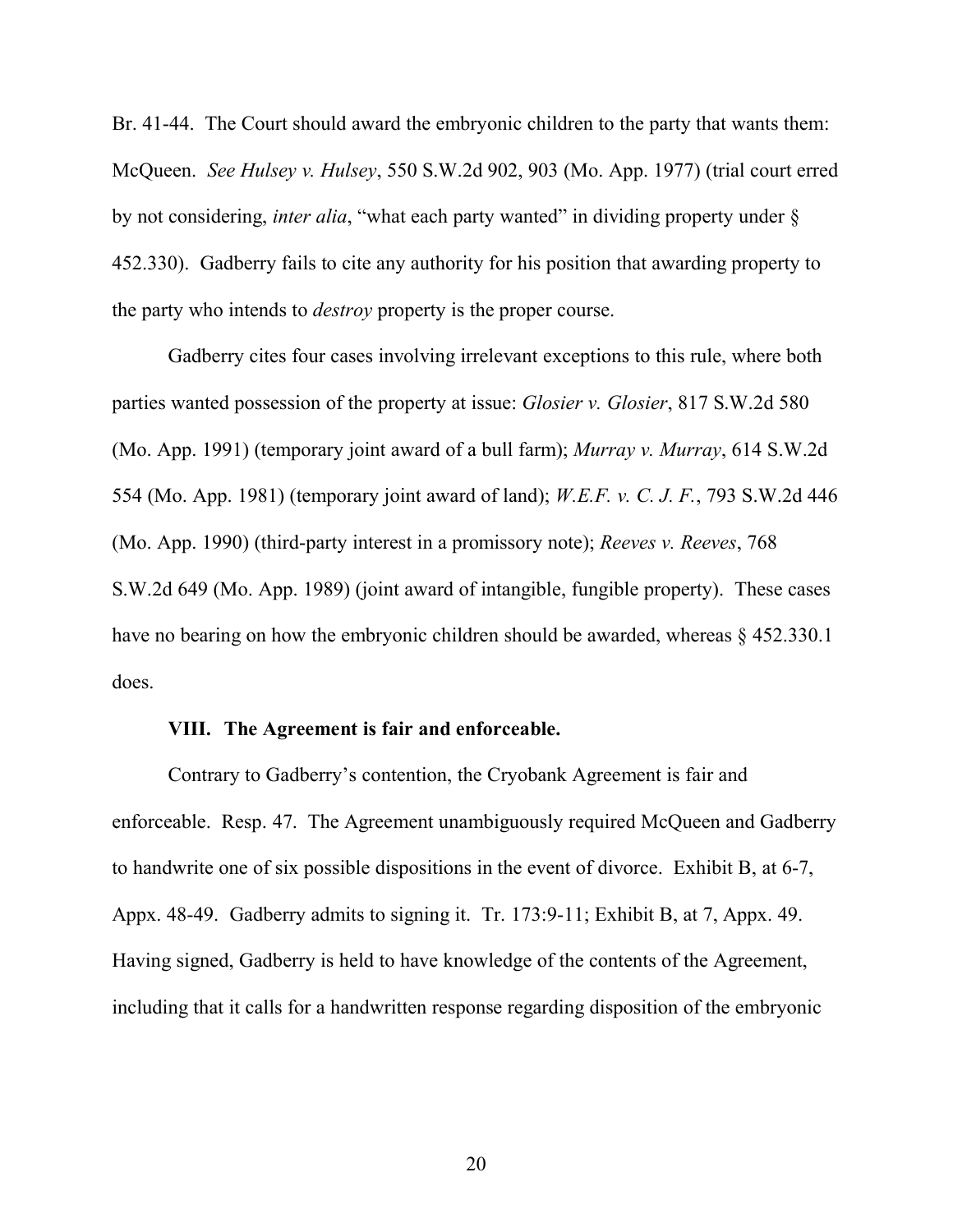children.<sup>15</sup> *Young v. Allstate Ins. Co.,* 685 F.3d 782, 785 (8th Cir. 2012); *Chochorowski v. Home Depot U.S.A.*, 404 S.W.3d 220, 228 (Mo. 2013). Although Gadberry selfservingly claims that the couple *never* discussed what would happen to the embryonic children in the event of separation or divorce, Resp. 6, McQueen testified that they "went through the document, and then . . . talked about how [they] would dispose of the embryos in particular circumstances" and the instructions reflected "what [they] decided [they] wanted to do for that particular issue," Tr. 82:22-24, 83:7-8, 18. While Gadberry claimed he could not remember whether the form was filled out before he initialed the form, McQueen testified that the form was filled out before Gadberry initialed it. Tr. 119:13-25; 173:15-18. McQueen's account of these events is the only credible one. Gadberry's account is incredible on several levels: it would have been absurd for Gadberry to initial a blank form; to not remember doing so; and to initial page 7 of the Directive *at all*, given its contents, without having discussed with McQueen what to do with the embryonic children in the event of their deaths, separation, or divorce.<sup>16</sup> He does not and cannot argue otherwise.

Gadberry disregards the relevant evidence. *See* Resp. 44-47. Instead, he quotes the trial court's findings, which McQueen has already shown to be groundless. *See* App.

<sup>&</sup>lt;sup>15</sup> Gadberry earned both undergraduate and masters degrees, belying any argument he did not understand the concept of child custody or what he signed. Tr. 138.

<sup>&</sup>lt;sup>16</sup> Gadberry signed a similar agreement with the same provision in 2007. Ex. J, 28:14-17, Appx. 60. See also App. Br. 4.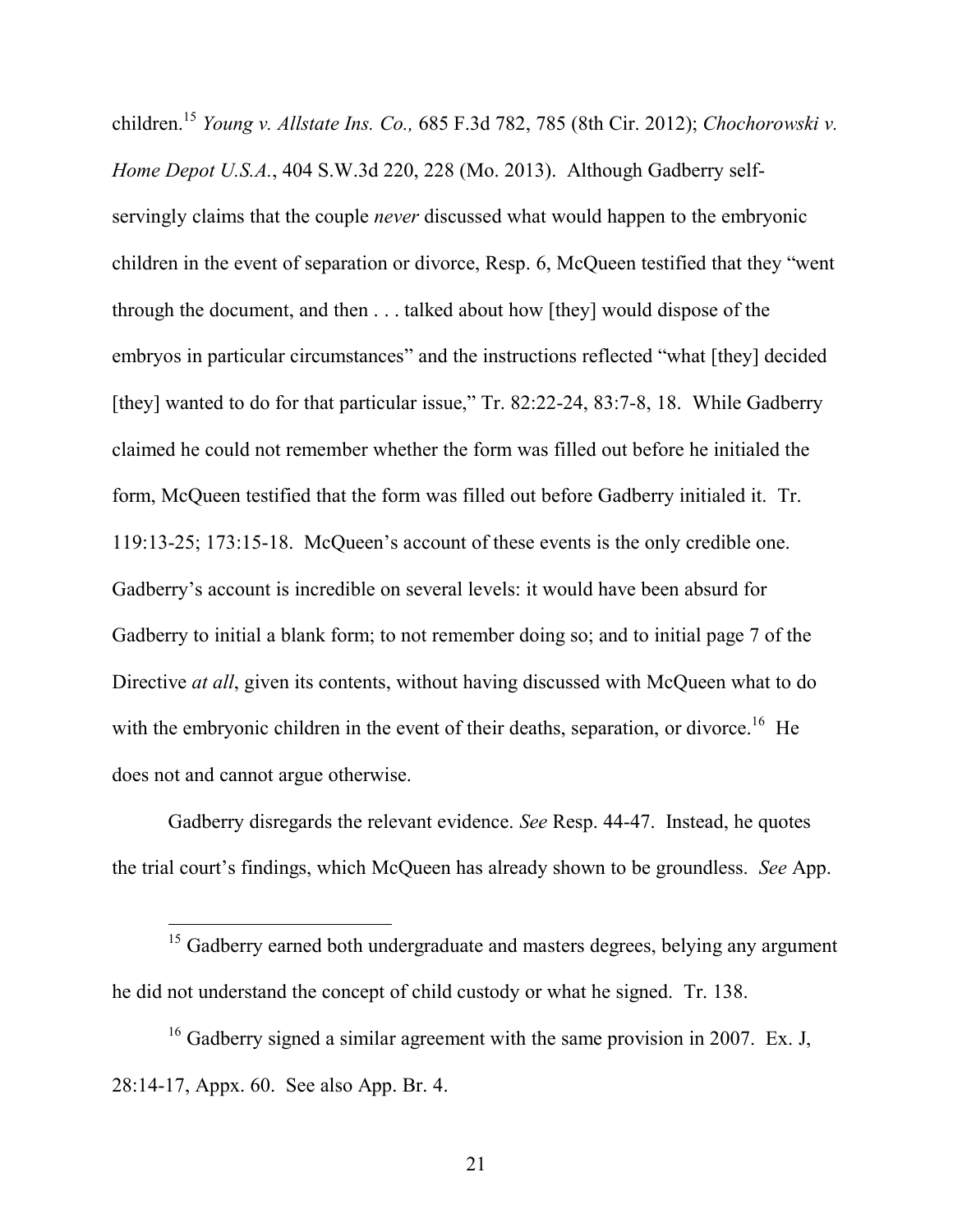Br. 49-52. The few "facts" Gadberry mentions are misleading. *See* Resp. 47. For example, it is irrelevant to the validity of the contract that McQueen filled out paperwork that *Gadberry knowingly and willingly signed and initialed*. *Young,* 685 F.3d at 785;

*Chochorowski*, 404 S.W.3d at 228. Likewise, it is undisputed that Gadberry signed page 3 before McQueen filled in the handwritten phrase "used by Jalesia F. McQueen" on page 2, Resp. 47, but it is a red herring. Gadberry admits to signing his initials on page 2 separately on a later date, *see* Tr. 173:9-11, and he does not and cannot contest McQueen's testimony that the handwriting was there when he initialed it, *see* Tr. 134:1- 4; 173:15-18. Thus, apart from misrepresenting some irrelevant facts, Gadberry does not even attempt to undermine McQueen's credible account of the parties' mutual execution of the Agreement. *See* App. Br. 49-52. The Agreement is enforceable—and consistent with § 1.205.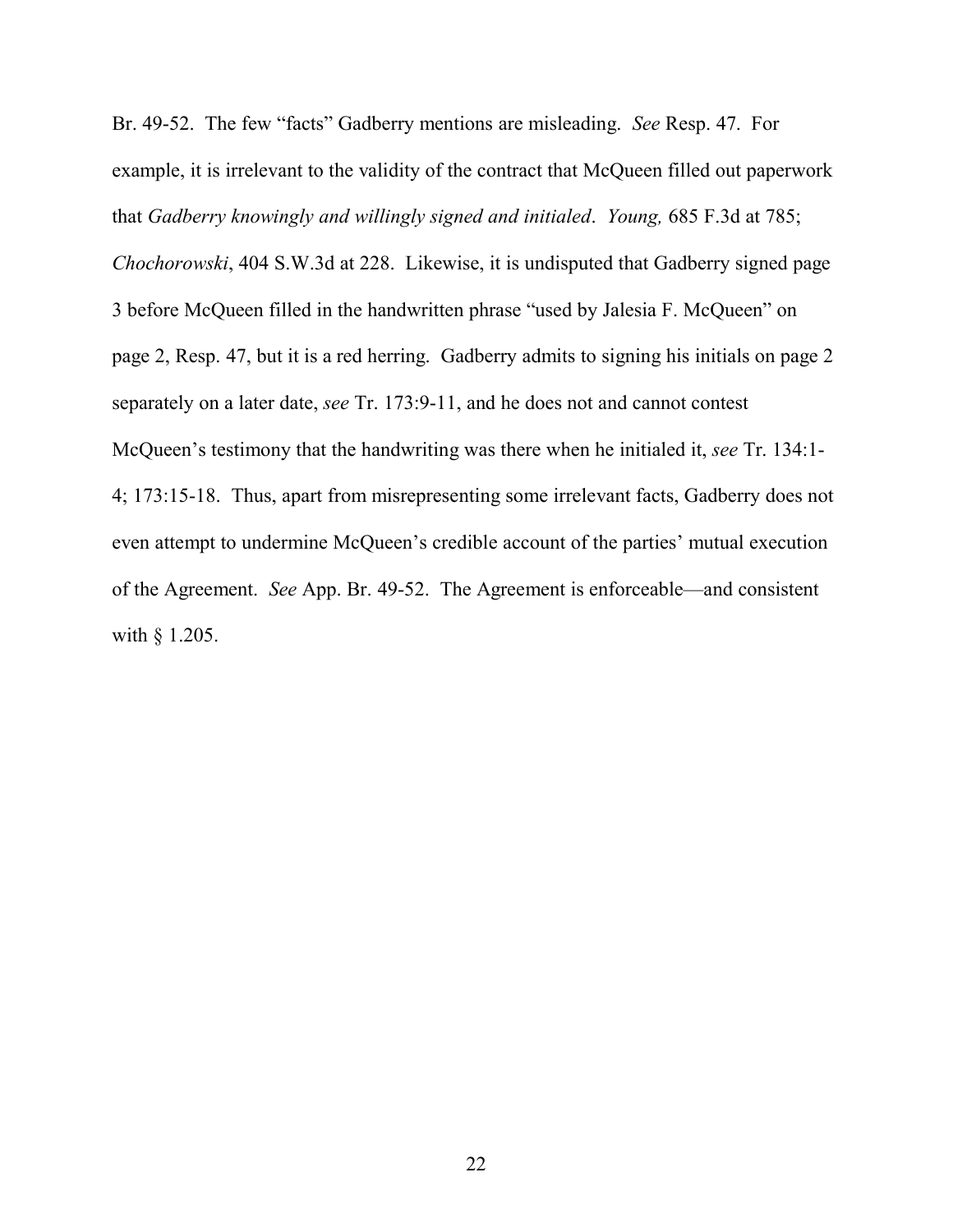Dated: May 6, 2016 Respectfully Submitted,

*/s/ Stephen Robert Clark*

Stephen Robert Clark, #41417 Adam S. Hochschild, #52282 Sarah E. Pitlyk, #60670 RUNNYMEDE law group 7733 Forsyth Blvd., Suite 625 St. Louis, MO 63105 Telephone No: (314) 814-8880 Facsimile No: (314) 332-2973 sclark@RunnymedeLaw.com ahochschild@RunnymedeLaw.com spitlyk@RunnymedeLaw.com

*COUNSEL FOR APPELLANT JALESIA MCQUEEN*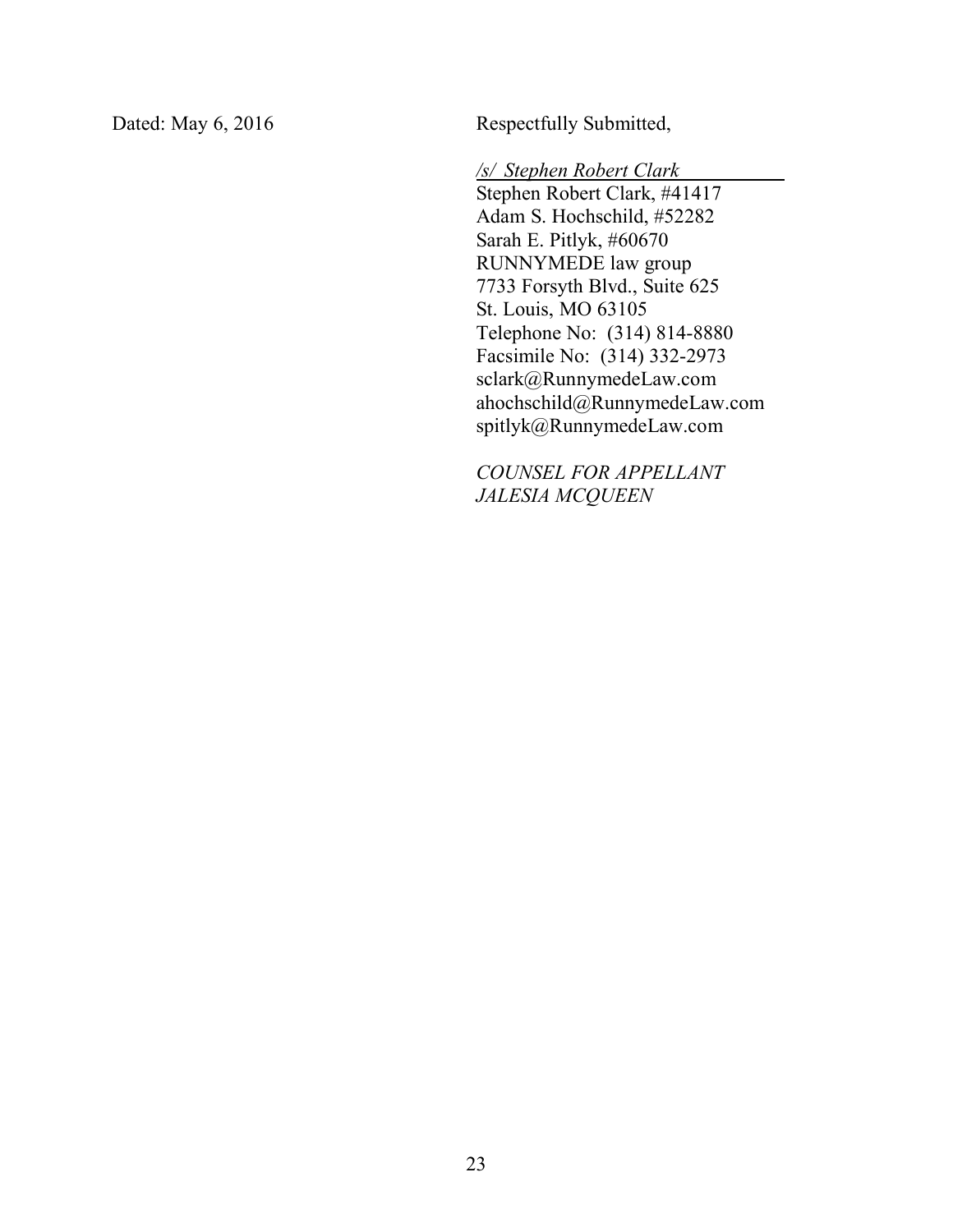### **CERTIFICATE OF COMPLIANCE**

The undersigned certifies that the Reply Brief on Appeal for Appellant McQueen complies with the requirements of Rule 84.06(c), and that:

1. The signature block includes the information required by Rule 55.03;

2. The brief complies with the limitations contained in Rule 84.06(b);

3. The brief contains 5,634 words, excluding those portions excluded from the word count by Rule 84.06(b) and Local Rule 360, as determined by the word-count feature of Microsoft Word 2010; and

4. Pursuant to Local Rule 333(d), Appellant will file four paper copies of the Brief.

*/s/ Stephen Robert Clark*